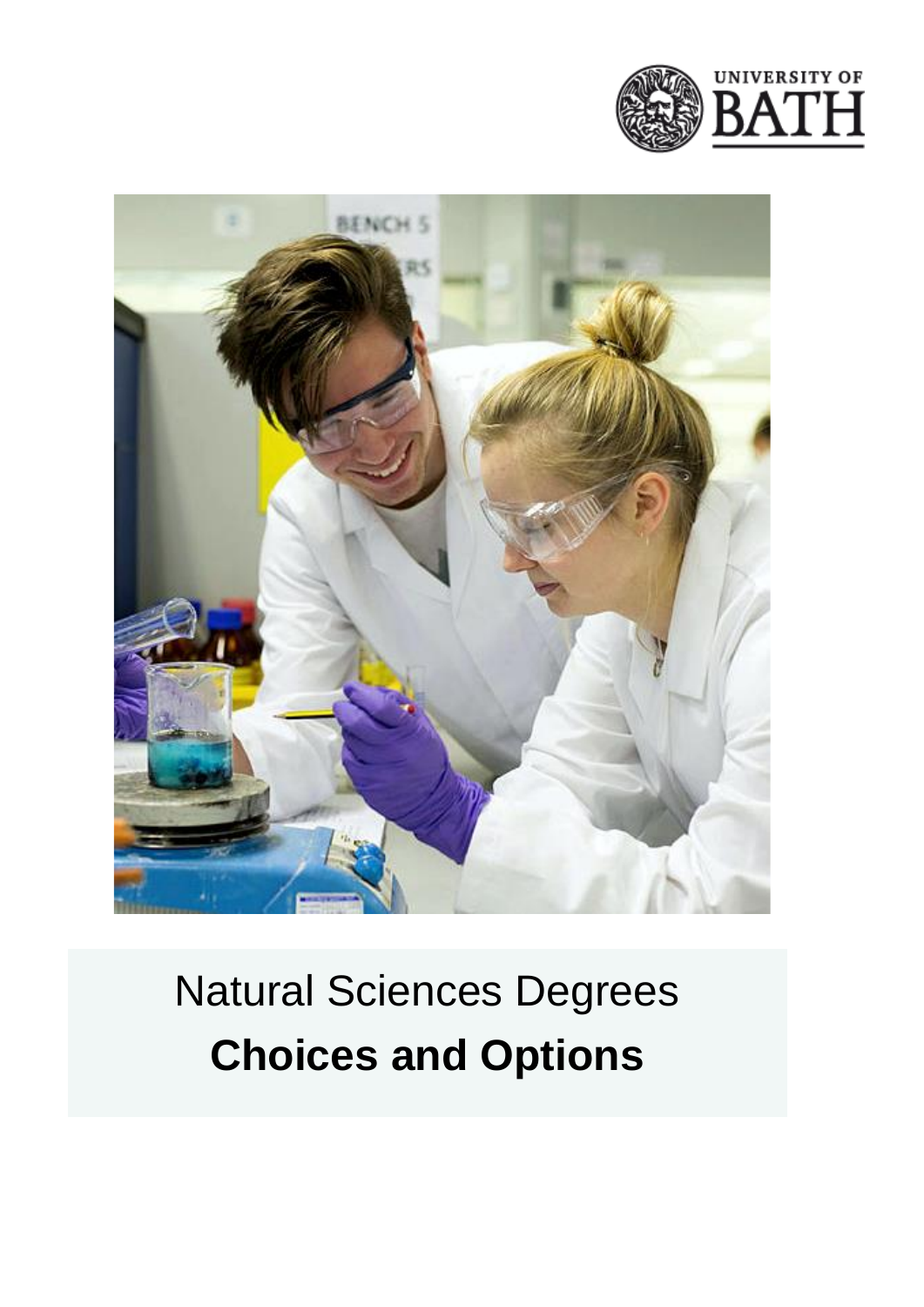# **Subject Choices for the Natural Sciences**

The Natural Sciences degrees are built around a set of **subject streams** for both the BSc and MSci courses. The subject streams are built from a string of **subject blocks** that progress through the years of the course. Each subject block is composed of a number of **units** taught at the University. The details of the units and blocks are given in the BSc and MSci flowcharts [https://www.bath.ac.uk/publications/natural-sciences](https://www.bath.ac.uk/publications/natural-sciences-course-selection-guide/)[course-selection-guide/.](https://www.bath.ac.uk/publications/natural-sciences-course-selection-guide/)

The BSc and MSci degrees are built as collations of subject streams. Each collation has a **major science subject** which is ultimately the primary focus of study, and a **minor science stream**. Your major subject is the subject in which you ultimately perform your final year research project and that final year choice is enabled by double blocks of units in earlier years.

All permitted collations for year one enable two or three possible major subjects for later years. Your course can adapt to your developing interest and abilities in the Natural Sciences subjects. The units and the collations are on the University catalogue: [https://www.bath.ac.uk/catalogues/2021-2022/s/s-proglist](https://www.bath.ac.uk/catalogues/2021-2022/s/s-proglist-ug.html)[ug.html](https://www.bath.ac.uk/catalogues/2021-2022/s/s-proglist-ug.html) .

The MSci and BSc subject streams and collations are identical for years one and two, but diverge after that. There is no advantage in starting on either MSci or BSc, and with suitable examination results you can switch between them, **except for BSc only** collations, which cannot be taken to the masters level.

Note these collations are not prescribed named degrees like *Physics with Astrophysics* that enforce a single path through the course. You may switch between collations as you wish if your block choices allow it, e.g. it is trivial in years one and two to swap from *Chemistry major with Physics* to *Physics major with Chemistry.* First year blocks are the foundation to your course; example - taking the single block of pharmacology in year 1 of the *Biochemistry with Chemistry* collation can lead to majoring in Pharmacology later in the course.

*Your selection of blocks in Year 1 and Year 2 must be drawn from a selection available in one of these named collations.* 

#### **MASTER'S OR BSc COLLATIONS:**

| <b>Biochemistry major with Chemistry and Molecular Biology</b> | <b>MSci</b> | <b>BSc</b> |
|----------------------------------------------------------------|-------------|------------|
| <b>Biochemistry major with Pharmacology</b>                    | <b>MSci</b> | <b>BSc</b> |
| <b>Biology major with Chemistry</b>                            | <b>MSci</b> | <b>BSc</b> |
| <b>Biology major</b> with Pharmacology                         | <b>MSci</b> | <b>BSc</b> |
| <b>Biology major with Physics</b>                              | <b>MSci</b> | <b>BSc</b> |
| <b>Chemistry major with Biochemistry</b>                       | <b>MSci</b> | <b>BSc</b> |
| <b>Chemistry major with Biology</b>                            | <b>MSci</b> | <b>BSc</b> |
| <b>Chemistry major</b> with Pharmacology                       | <b>MSci</b> | <b>BSc</b> |
| <b>Chemistry major with Physics</b>                            | <b>MSci</b> | <b>BSc</b> |
| <b>Physics major with Biology</b>                              | <b>MSci</b> | <b>BSc</b> |
| <b>Physics major with Chemistry</b>                            | <b>MSci</b> | <b>BSc</b> |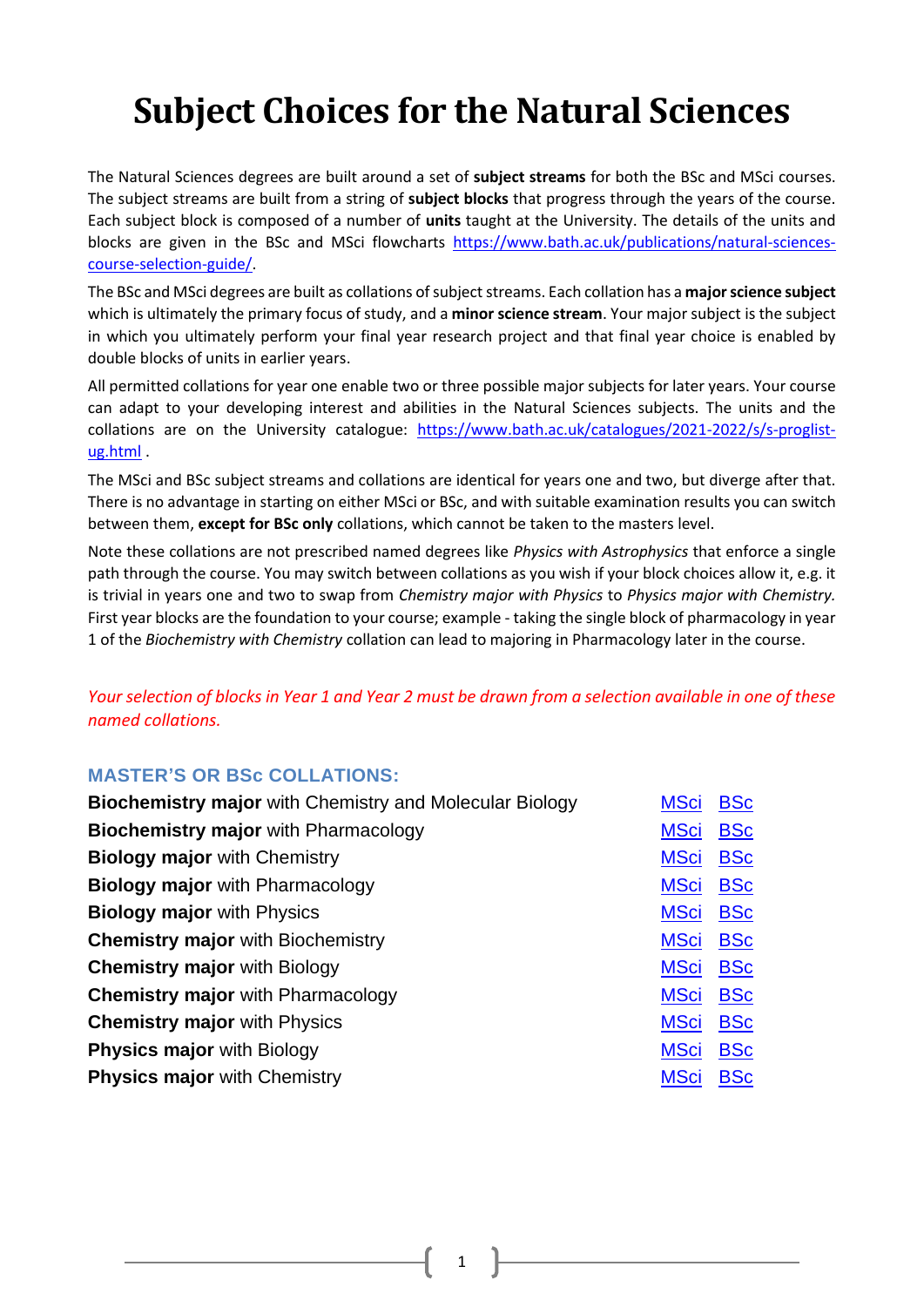### **BSc ONLY COLLATIONS:**

| <b>Biochemistry major with Environmental Science</b> | <b>BSc</b> |
|------------------------------------------------------|------------|
| <b>Biology major with Environmental Science</b>      | <b>BSc</b> |
| <b>Chemistry major with Environmental Science</b>    | <b>BSc</b> |
| <b>Environmental Science major with Biochemistry</b> | <b>BSc</b> |
| <b>Environmental Science major with Biology</b>      | <b>BSc</b> |
| <b>Environmental Science major with Chemistry</b>    | <b>BSc</b> |
| <b>Environmental Science major with Physics</b>      | <b>BSc</b> |
| <b>Pharmacology major with Biochemistry</b>          | <b>BSc</b> |
| <b>Pharmacology major with Biology</b>               | <b>BSc</b> |
| Pharmacology major with Chemistry                    | <b>BSc</b> |
| <b>Physics major with Environmental Science</b>      | <b>BSc</b> |

### **THE ACADEMIC YEAR**

Each academic year consists of two 15 week semesters each of which will normally have 11 weeks of teaching and then revision and exams on that semester. In each year you have to take 60 credits of material, which is usually 5 blocks such as the biology block B2.1 or the chemistry block C1.3 (although some final year projects are 18 or 24 credits as they are significant pieces of work). Each block is composed of units from the contributing department, often with a choice, so for example B3.1 takes *BB30208 Evolutionary quantitative genetics* and a choice of *BB30131 Evolution in deep time* and *BB30132 Sexual conflict.*

### **PRE-REQUISITES**

One of the keys to understanding the Bath Natural Sciences course is the idea of **pre-requisites**. In order to progress in most subjects, you have to show you have some required prior knowledge. That could be taking particular A Levels, or for example passing a year two biology course to get onto a 3rd year project. The prerequisites ensure that you will get **depth** to match the **breadth** of the course. Some non-science courses have no pre-requisites – this can be useful for trying new subjects and interests later in the course.

### **MAKEUP OF COLLATIONS**

The major subject stream must consist of two **blocks** of units each year (with the exception of Environmental Sciences), and a final year project or dissertation. The remaining three blocks of each year are taken up by minor science strands and choices of science and non-science units. Once blocks are chosen in year one, they set up *requisites* for further study that may constrain which blocks can be chosen in subsequent years.

| Major and minor first year blocks                                                                                  |                     |       |                                          |                                        |  |
|--------------------------------------------------------------------------------------------------------------------|---------------------|-------|------------------------------------------|----------------------------------------|--|
| <b>Major/minor</b><br><b>First year</b><br><b>Requires</b><br><b>Forbidden with</b><br>block name<br><b>blocks</b> |                     |       | A Level requirements                     |                                        |  |
| Biochemistry                                                                                                       | Bc1.1               | LS1.1 | Physics, some Biology                    | Chemistry;<br>Biology preferred        |  |
| Biology                                                                                                            | B <sub>1.1</sub>    | LS1.1 | Biochemistry                             | Biology                                |  |
| Chemistry                                                                                                          | C1.1, C1.2,<br>C1.3 |       | Maximum two Chemistry<br>blocks per year | Chemistry                              |  |
| Pharmacology                                                                                                       | Pc1.1               | LS1.1 | Physics, Environmental<br><b>Studies</b> | Chemistry,<br><b>Biology preferred</b> |  |
| Physics                                                                                                            | P1.1, P1.2          | M1.1  | Biochemistry,<br>Pharmacology            | Physics, Maths                         |  |
| Environmental<br>Science                                                                                           | Begins Yr 2         |       | Pharmacology                             | Chemistry                              |  |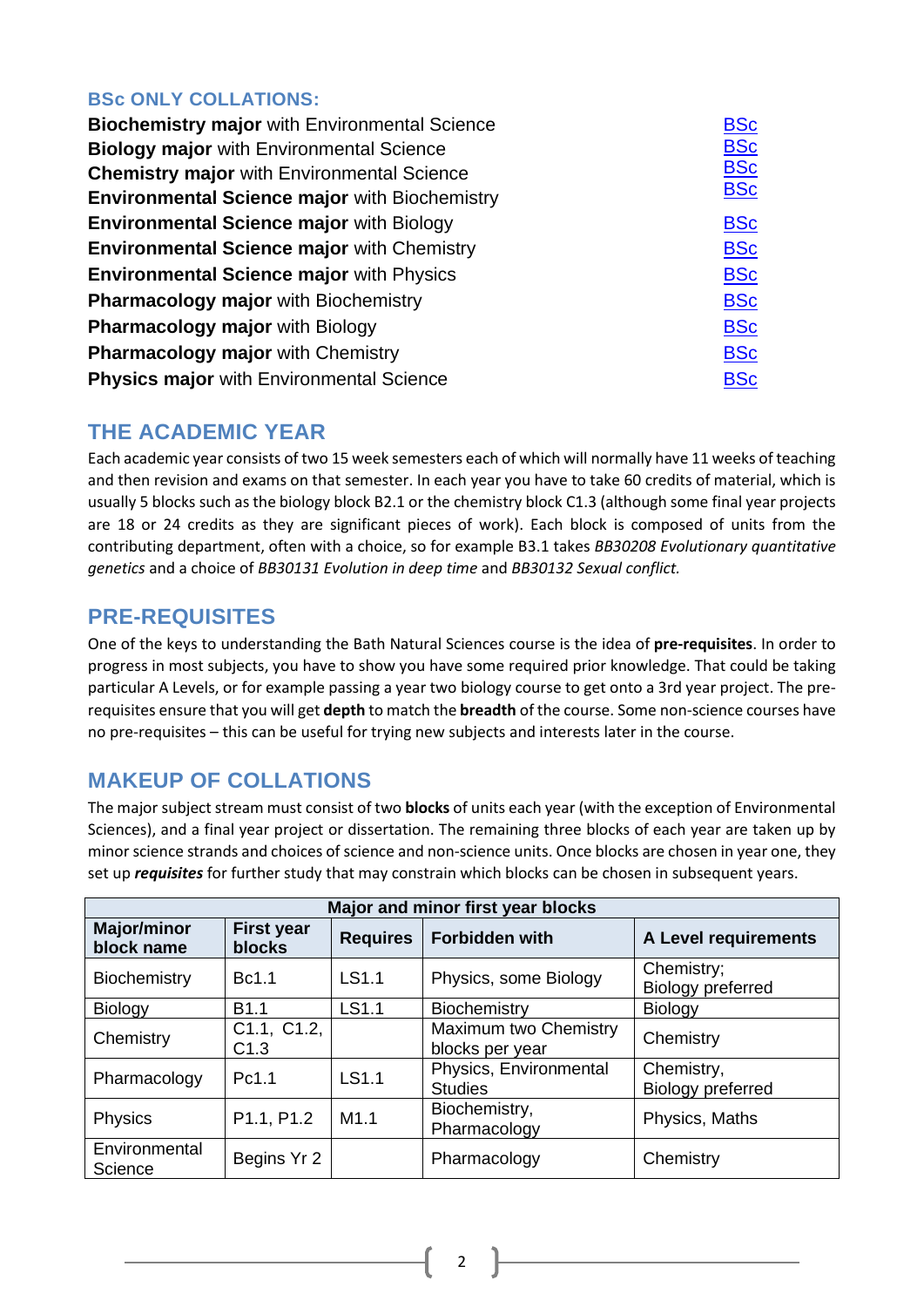Once major and minor streams have been chosen, there will *usually* be space for optional blocks (see details in collations). There are also some forbidden combinations that have been introduced to aid with the academic coherence of the permitted collations and with timetabling.

### **FLEXIBILITY**

ALL final year blocks of the MSci have to be taken at master's level and within science, which reduces flexibility, but there is *usually* room for manoeuvre within the streams later in the course. Many streams have choices between units within them. In addition one of the minor science streams in the BSc final year can usually be replaced by an optional slot, for example to continue the third year of a non-science option.

The ZZ block, th[e Director of Studies Approved Units,](#page-37-0) may allow the selection of units from other departments or the mixing of units between blocks.

See the examples at the end of the document.

# **Help with the detailed options**

The following pages show the outlines of streams that should be the basis of your choices, along with the options available. They are colour coded as follows:



### **PRE-REQUISITES**

The charts show how studying one block allows the study of a subsequent block, or conversely how a block requires blocks to be studied in a previous year by linking lines. So from this example,



Talking the block Ls1.1 enables B2.3 or B2.4 or B2.5 to be taken in year two. To take B3.5 in year 3, you must take B2.5 in year two and have taken Ls1.1 in year one.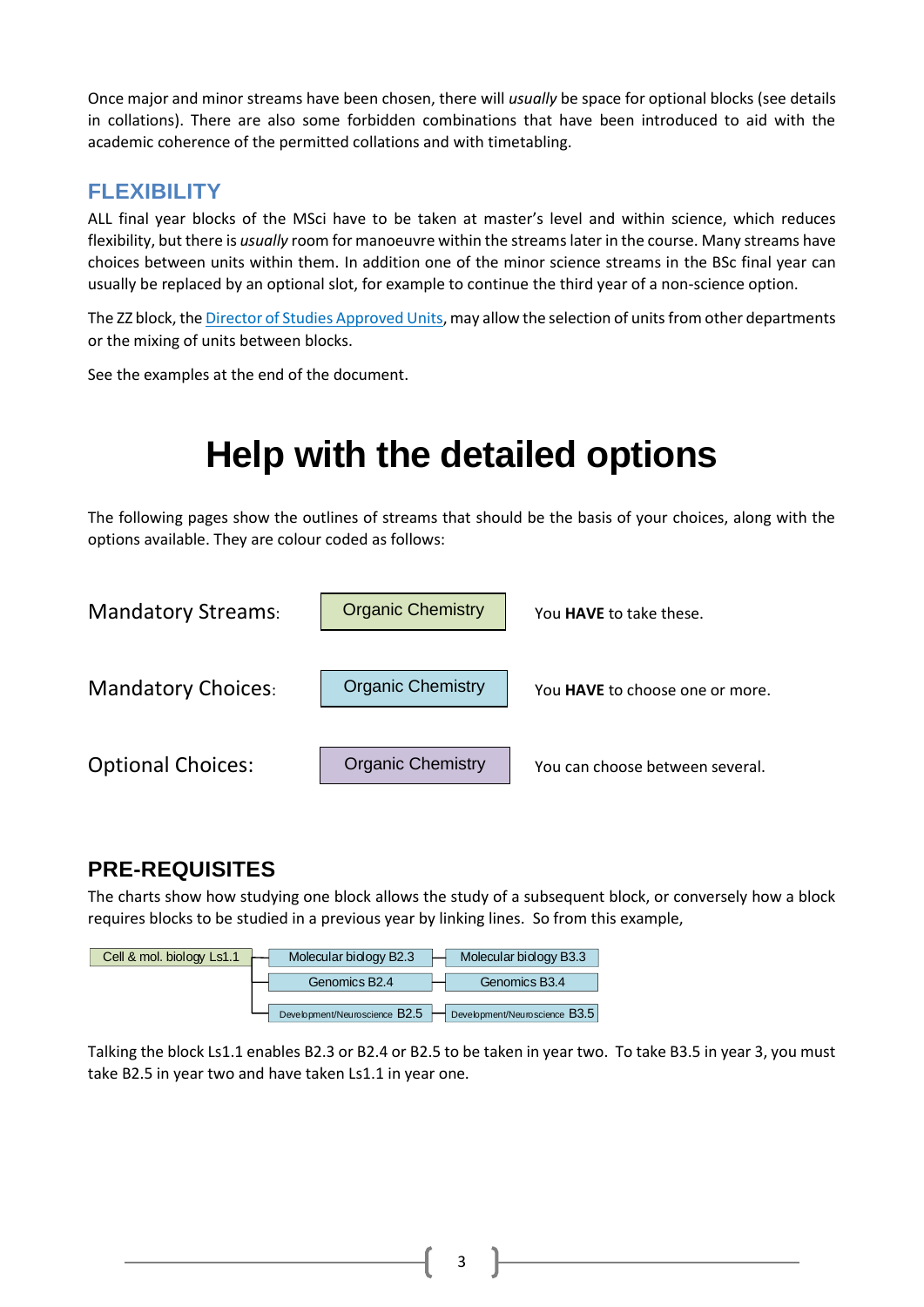### **HELP WITH MAKING YOUR CHOICES**

The charts in the following pages show in detail the default make-up of the collationsfor BSc and MSci majors.

You can tweak these using the Natural Sciences Web Tool at www.bath.ac.uk/nat-sci/mycourse to experiment with other routes through the course. The tool shows you routes to final endpoints

Please note that a number of final year selections can branch from one first year selection of blocks. Experiment to find the best starting point for you.

See details of the teaching units making up the stream blocks on flowcharts at:

[BSc-2021-2-flowchart.pdf](https://www.bath.ac.uk/publications/natural-sciences-course-selection-guide/attachments/BSc-2021-22-flowchart.pdf)

[MSci-2021-2-flowchart.pdf](https://www.bath.ac.uk/publications/natural-sciences-course-selection-guide/attachments/MSci-2021-22-flowchart.pdf)

There may be rare occasions where due to unforeseen or unavoidable circumstances it becomes necessary to make significant changes to a course or to withdraw it or part of it (e.g. a particular unit/module). Visit: [www.bath.ac.uk/study/ug/apply/admissions/changes-withdrawal](http://www.bath.ac.uk/study/ug/apply/admissions/changes-withdrawal)

**Please note**: Education 1 is only available in Semester 2 for Year 1. If you would like to choose this option, you will need to select a Semester 1 option from a different stream; for example the Management stream or M1.2, Mathematics for the life sciences.

For more details on the University terms and conditions please click on the link below:

<http://go.bath.ac.uk/ugp-important-terms>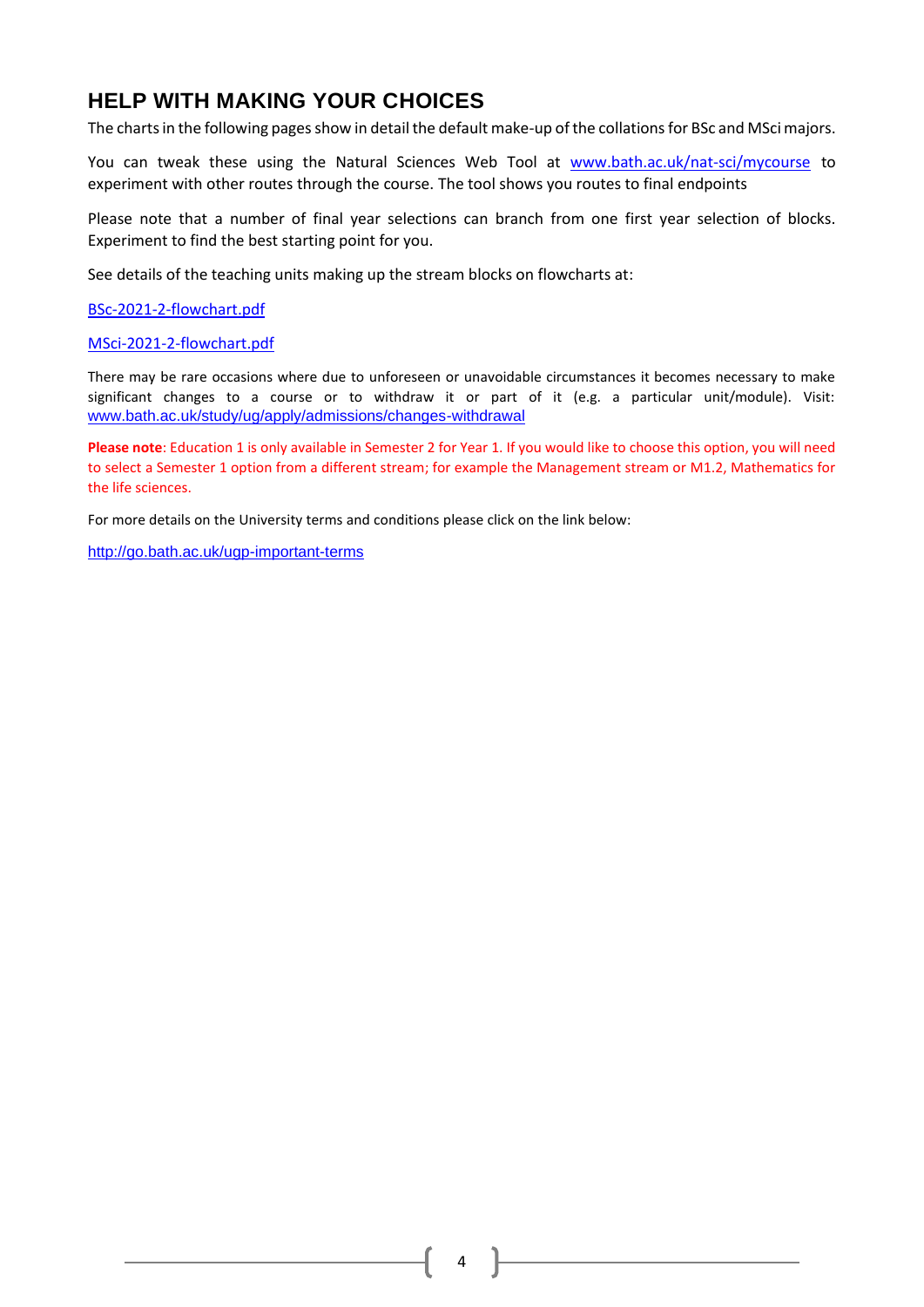# **BIOCHEMISTRY**

### <span id="page-5-0"></span>**BIOCHEMISTRY MAJOR WITH CHEMISTRY MSci**

|                    | Year One                            | <b>Year Two</b>                             | <b>Year Three</b>                                                     | <b>Final Year</b>                             |  |
|--------------------|-------------------------------------|---------------------------------------------|-----------------------------------------------------------------------|-----------------------------------------------|--|
|                    | Mandatory                           |                                             |                                                                       |                                               |  |
|                    | <b>Biochemistry BC1.1</b>           | <b>Biochemistry BC2.1</b>                   | <b>Biochemistry BC3.1</b>                                             | <b>Biochemistry BC4.1</b>                     |  |
|                    |                                     |                                             |                                                                       | <b>Biochemistry Project</b>                   |  |
|                    |                                     |                                             | Each year choose one OR two from the options, following prerequisites |                                               |  |
|                    | Mol. & cell biology Ls1.1           | Cell biology B2.3                           | Cell biology B3.3                                                     | Cell biology B4.3                             |  |
| chemistry          |                                     | Developmental & neuro B2.5                  | Developmental & neuro B3.5                                            | Developmental & neuro B4.5                    |  |
| Biochemistry Major | Choose two streams from the options |                                             |                                                                       |                                               |  |
| with               |                                     |                                             |                                                                       |                                               |  |
|                    | Organic chemistry C1.1              | Organic chemistry C2.1                      | Organic chemistry C3.1                                                | Organic chemistry C4.1                        |  |
|                    | Inorganic chemistry C1.2            | Inorganic chemistry C2.2                    | Inorganic chemistry C3.2                                              | Inorganic chemistry C4.2                      |  |
|                    | Physical chemistry C1.3             | Physical chemistry C2.3                     | Physical chemistry C3.3                                               | Physical chemistry C4.3                       |  |
|                    | Choose one free option              | Choose one option for fifth block if needed |                                                                       | May drop one block of<br>chem and take option |  |

### **OPTIONS**

|                                      | Year One                  | <b>Year Two</b>                                         | <b>Year Three</b>                 | <b>Final Year</b>  |
|--------------------------------------|---------------------------|---------------------------------------------------------|-----------------------------------|--------------------|
|                                      | Physiology Pc1.1          | Pharmacology Pc2.1                                      | Pharmacology Pc3.1                | Pharmacology Pc4.1 |
|                                      |                           | May transfer to a collation<br>with double Pharmacology | Pharmacology as major or<br>minor |                    |
| Biochemistry major with<br>Chemistry |                           | Environment Env2.1                                      | <b>Environment Env3</b>           |                    |
|                                      | Maths for life sciences 1 | Maths for life sciences 2                               | Maths for life sciences 3         |                    |
| <b>Options for</b>                   | Education 1               | Education 2                                             | Education 3                       |                    |
|                                      | Management 1              | Management 2                                            | Mangagement 3                     |                    |
|                                      | Psychology 1              | Psychology 2                                            | Psychology 3                      |                    |

### **DIRECTOR OF STUDIES APPROVED UNITS**

| Year One | <b>Year Two</b> | <b>Year Three</b>                  | <b>Final Year</b>       |
|----------|-----------------|------------------------------------|-------------------------|
|          |                 | Ш<br><b>BSc DoS Approved Units</b> | MSci DoS Approved Units |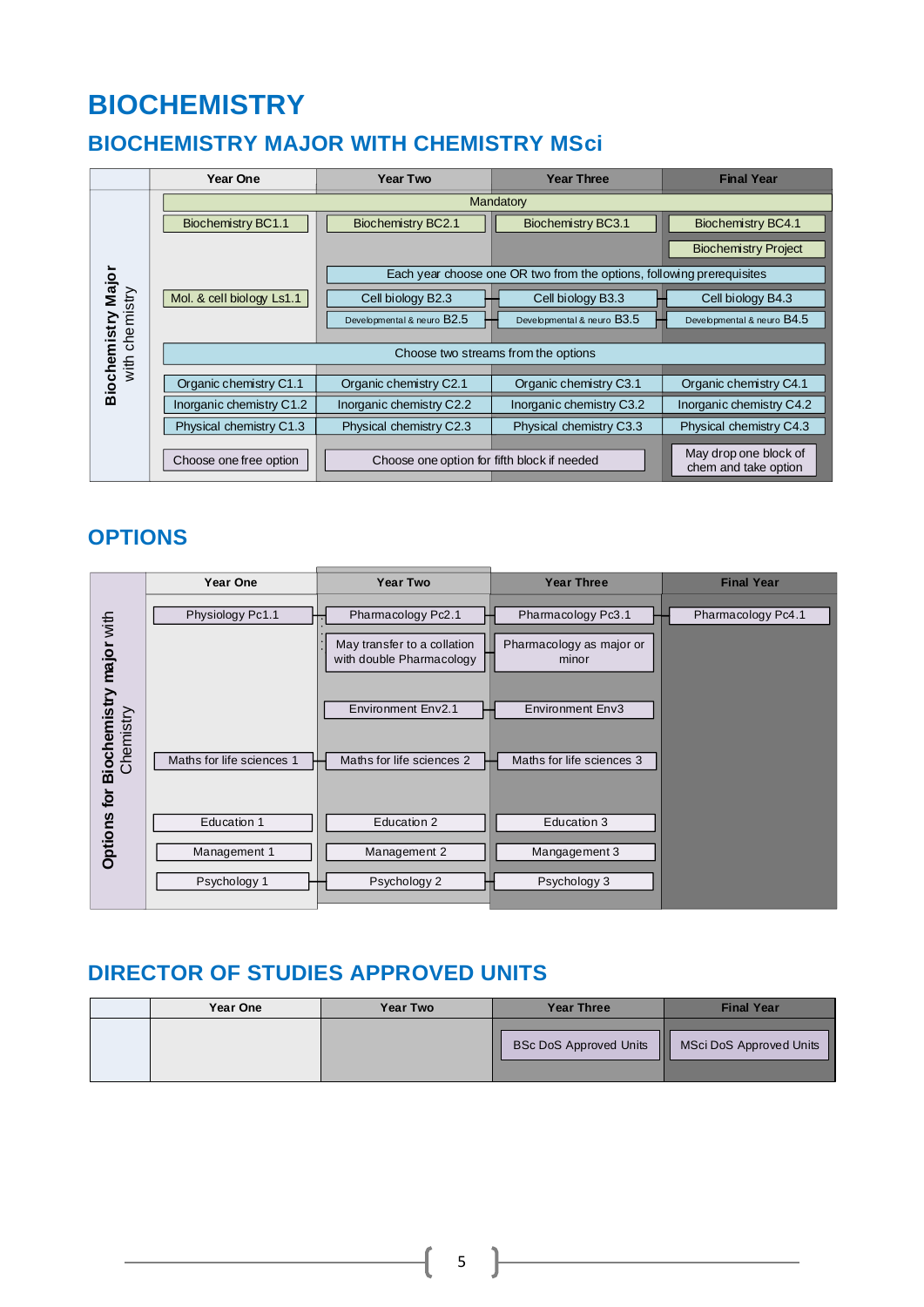### <span id="page-6-0"></span>**BIOCHEMISTRY MAJOR WITH CHEMISTRY BSc**

|                                      | <b>Year One</b>                     | <b>Year Two</b>                                  | <b>Year Three</b>                                |  |  |
|--------------------------------------|-------------------------------------|--------------------------------------------------|--------------------------------------------------|--|--|
|                                      |                                     | Mandatory                                        |                                                  |  |  |
|                                      | <b>Biochemistry BC1.1</b>           | <b>Biochemistry BC2.1</b>                        | <b>Biochemistry BC3.1</b>                        |  |  |
|                                      |                                     |                                                  | <b>Biochemistry Project</b>                      |  |  |
|                                      | Mol. & cell biology Ls1.1           | Choose one or two blocks following prerequisites |                                                  |  |  |
|                                      |                                     | Cell biology B2.3                                | Cell biology B3.3                                |  |  |
| Biochemistry Major<br>with chemistry |                                     | Developmental & neuro B2.5                       | Developmental & neuro B3.5                       |  |  |
|                                      | Choose two streams from the options |                                                  |                                                  |  |  |
|                                      | Organic chemistry C1.1              | Organic chemistry C2.1                           | Organic chemistry C3.1                           |  |  |
|                                      | Inorganic chemistry C1.2            | Inorganic chemistry C2.2                         | Inorganic chemistry C3.2                         |  |  |
|                                      | Physical chemistry C1.3             | Physical chemistry C2.3                          | Physical chemistry C3.3                          |  |  |
|                                      | Choose one free option              | Choose one option if needed                      | May drop one block chem<br>and take option below |  |  |

### **OPTIONS**



| <b>Year One</b> | <b>Year Two</b> | <b>Year Three</b>             |
|-----------------|-----------------|-------------------------------|
|                 |                 | <b>BSc DoS Approved Units</b> |
|                 |                 |                               |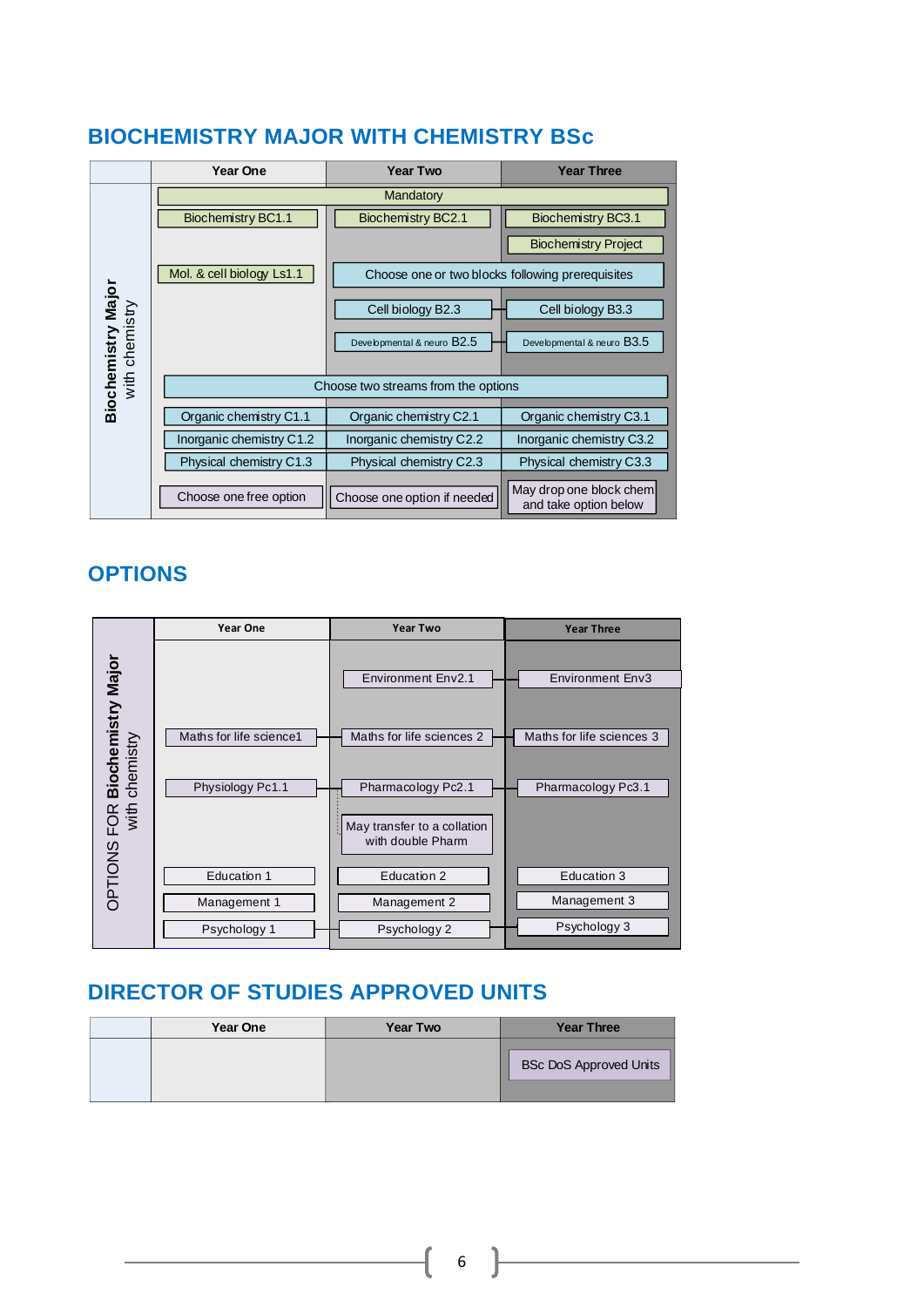### <span id="page-7-0"></span>**BIOCHEMISTRY MAJOR WITH ENVIRONMENTAL SCIENCE BSc**



### **OPTIONS**

|                                | Year One                 | <b>Year Two</b>           | <b>Year Three</b>         |
|--------------------------------|--------------------------|---------------------------|---------------------------|
| hemistry<br>cience<br>$\omega$ | Maths for life science 1 | Maths for life sciences 2 | Maths for life sciences 3 |
| Biocl<br>mental                | Physiology Pc1.1         | Pharmaeology [@]          |                           |
| $\alpha$<br>죤<br>viron         | <b>Education 1</b>       | Education 2               | Education 3               |
| <b>SNOI</b><br>品               | Management 1             | Management 2              | Management 3              |
| OPTI <sub>N</sub>              | Psychology 1             | Psychology 2              | Psychology 3              |

[@] You may take single or double pharmacology in year 2 by transferring to a collation with pharmacology as a major or minor. Pharmacology is a forbidden combination with Environmental Studies.

### **DIRECTOR OF STUDIES APPROVED UNITS**

| Year One | <b>Year Two</b> | <b>Year Three</b>             |
|----------|-----------------|-------------------------------|
|          |                 | <b>BSc DoS Approved Units</b> |

7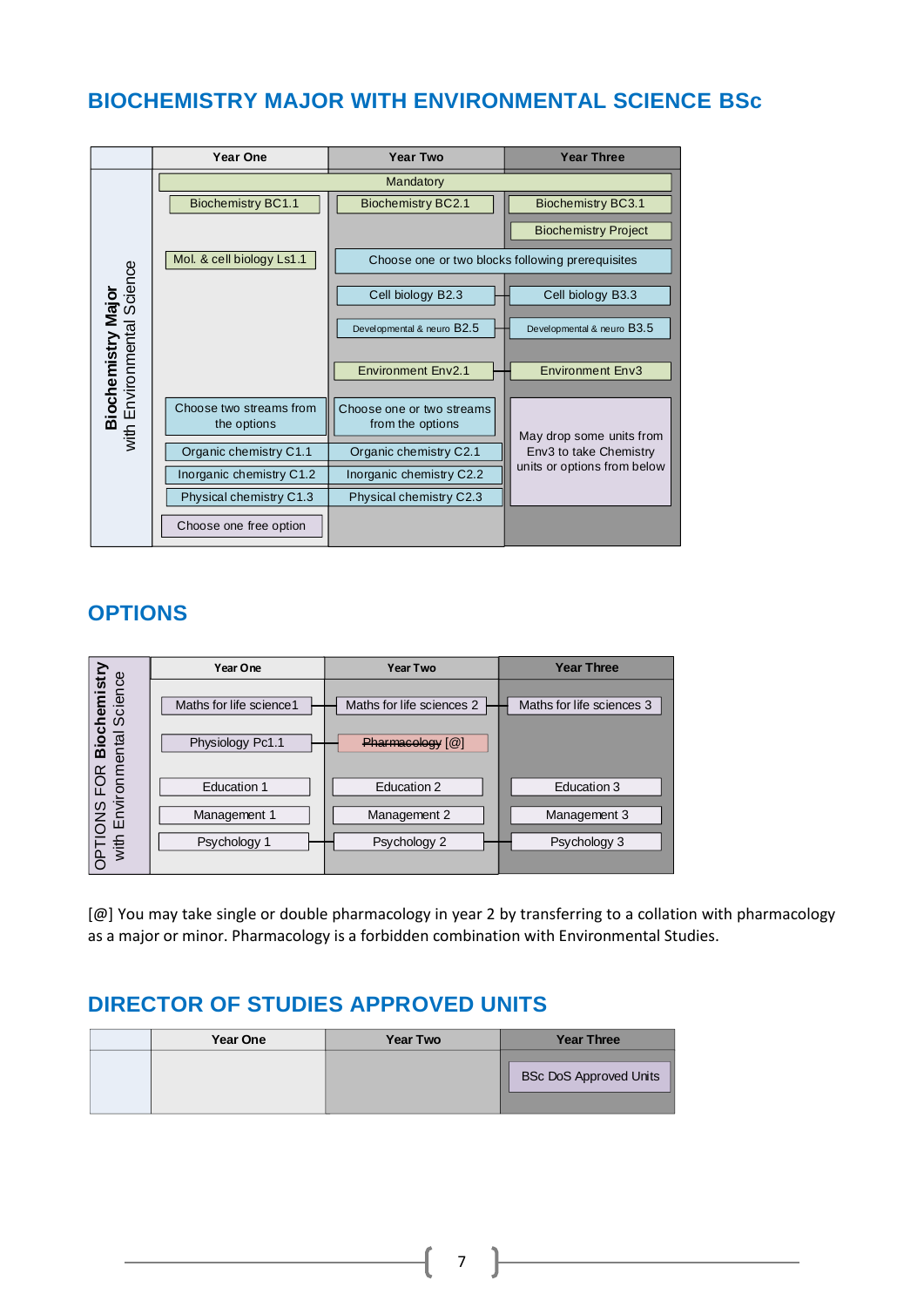### <span id="page-8-0"></span>**BIOCHEMISTRY MAJOR WITH PHARMACOLOGY MSci**

|                              | Year One                  | <b>Year Two</b>                                       | <b>Year Three</b>                                                     | <b>Final Year</b>                           |
|------------------------------|---------------------------|-------------------------------------------------------|-----------------------------------------------------------------------|---------------------------------------------|
|                              |                           |                                                       | Mandatory                                                             |                                             |
|                              | Biochemistry BC1.1        | Biochemistry BC2.1                                    | Biochemistry BC3.1                                                    | <b>Biochemistry BC4.1</b>                   |
|                              |                           |                                                       |                                                                       | <b>Biochemistry Project</b>                 |
| Major                        | Physiology Pc1.1          | Pharmacology Pc2.1                                    | Pharmacology Pc3.1                                                    | Pharmacology Pc4.1                          |
|                              |                           | Pharmacology Pc2.2                                    | Pharmacology Pc3.2                                                    | Pharmacology Pc4.2                          |
| pharmacology<br>Biochemistry | Mol. & cell biology Ls1.1 |                                                       | Each year choose one or two from the options, following prerequisites |                                             |
| $w$ ith                      |                           |                                                       |                                                                       |                                             |
|                              |                           | Cell biology B2.3                                     | Cell biology B3.3                                                     | Cell biology B4.3                           |
|                              |                           | Development/Neuroscience B2.5                         | Development/Neuroscience B3.5                                         | Development/Neuroscience B4.5               |
|                              | Choose two options        | Choose an option from below if desired as fifth block |                                                                       | May drop Pc4.2 and take<br>option below [^] |

### **OPTIONS**

|                                          | <b>Year One</b>              | <b>Year Two</b>           | <b>Year Three</b>         | <b>Final Year</b>        |
|------------------------------------------|------------------------------|---------------------------|---------------------------|--------------------------|
|                                          |                              |                           |                           |                          |
| Major                                    | Organic chemistry C1.1[*]    | Organic chemistry C2.1    | Organic chemistry C3.1    | Organic chemistry C4.1   |
|                                          | Inorganic chemistry C1.2 [*] | Inorganic chemistry C2.2  | Inorganic chemistry C3.2  | Inorganic chemistry C4.2 |
|                                          | Physical chemistry C1.3 [*]  | Physical chemistry C2.3   | Physical chemistry C3.3   | Physical chemistry C4.3  |
| <b>Biochemistry</b><br>pharmacology<br>₫ | Maths for life sciences 1    | Maths for life sciences 2 | Maths for life sciences 3 |                          |
| with                                     | Psychology 1                 | Psychology 2              | Psychology 3              |                          |
| <b>Options</b>                           | <b>Education 1</b>           | Education 2               | Education 3               |                          |
|                                          | Management 1                 | Management 2              | Management 3              |                          |
|                                          |                              |                           |                           |                          |

[\*] Note: taking double chemistry in Year 1 allows transfer to a collation naming Chemistry in Year 2 with chemistry as the major or minor. E.g. Biochemistry or Pharmacology with Chemistry

[^] Dropping double pharmacy for double chemistry in the final year is a transfer to Biochemistry with Chemistry MSci.

### **DIRECTOR OF STUDIES APPROVED UNITS**

| Year One | <b>Year Two</b> | <b>Year Three</b>                  | <b>Final Year</b>       |
|----------|-----------------|------------------------------------|-------------------------|
|          |                 | Ш<br><b>BSc DoS Approved Units</b> | MSci DoS Approved Units |

8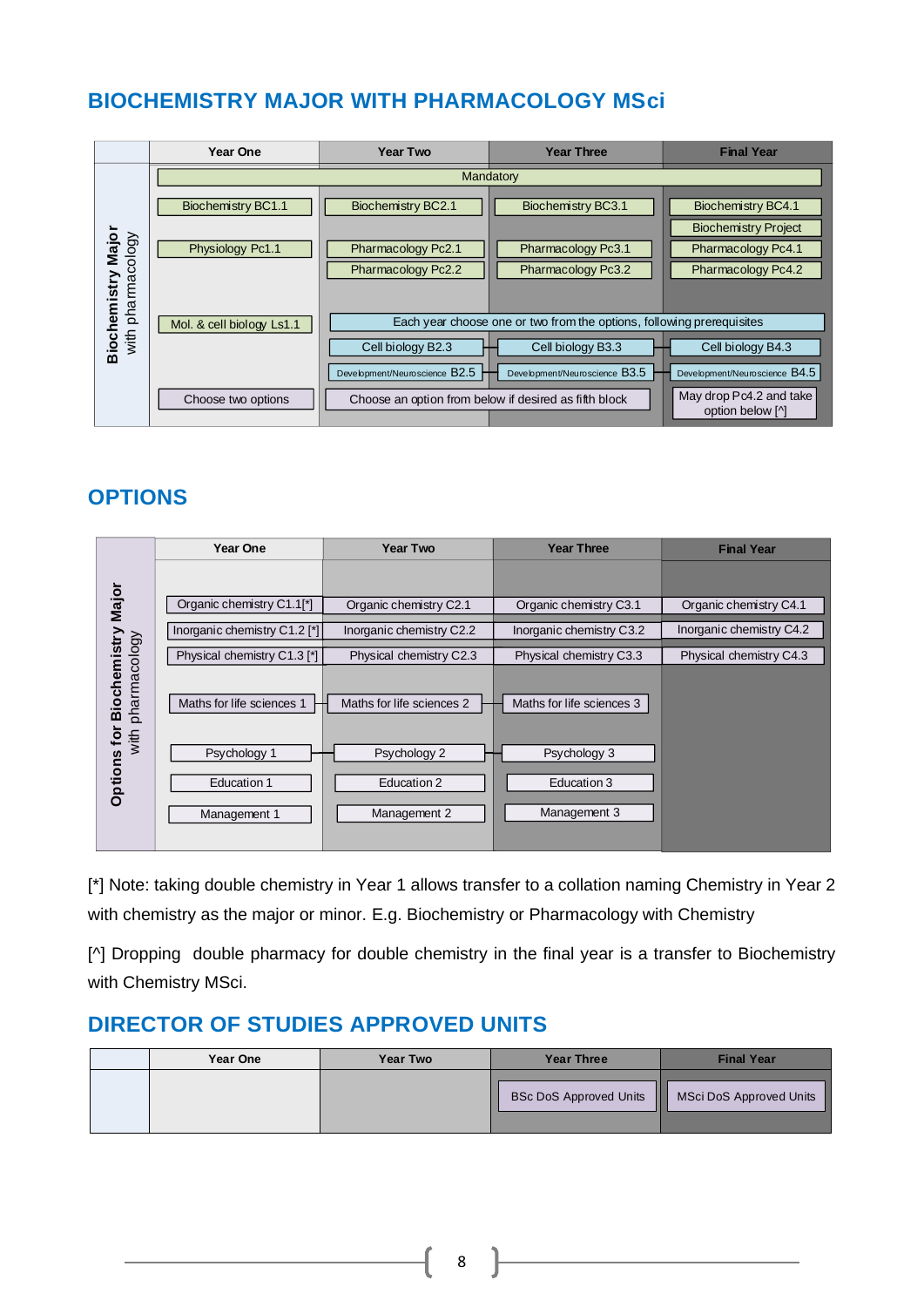### <span id="page-9-0"></span>**BIOCHEMISTRY MAJOR WITH PHARMACOLOGY BSc**

|                                         | Year One                                       | <b>Year Two</b>                                                                                              | <b>Year Three</b>                                                               |
|-----------------------------------------|------------------------------------------------|--------------------------------------------------------------------------------------------------------------|---------------------------------------------------------------------------------|
|                                         |                                                | Mandatory                                                                                                    |                                                                                 |
|                                         | <b>Biochemistry BC1.1</b>                      | Biochemistry BC2.1                                                                                           | Biochemistry BC3.1                                                              |
|                                         |                                                |                                                                                                              | <b>Biochemistry Project</b>                                                     |
|                                         | Physiology Pc1.1                               | Pharmacology Pc2.1                                                                                           | Pharmacology Pc3.1                                                              |
|                                         |                                                | Pharmacology Pc2.2                                                                                           | Pharmacology Pc3.2                                                              |
| Biochemistry Major<br>with pharmacology | Mol. & cell biology Ls1.1                      | Choose one or two options subject to prerequisites                                                           |                                                                                 |
|                                         |                                                | Cell biology B2.3                                                                                            | Cell biology B3.3                                                               |
|                                         | Choose two options $-$ at<br>least one science | Development/Neuroscience B2.5<br>Choose one option -<br>following prerequisites<br>if needed for fifth block | Development/Neuroscience B3.5<br>May drop Pc2.3 to take an<br>option from below |

### **OPTIONS**

|                              | Year One                                      | <b>Year Two</b>           | <b>Year Three</b>         |
|------------------------------|-----------------------------------------------|---------------------------|---------------------------|
| Major                        | Science options<br>Organic chemistry C1.1 [*] | Organic chemistry C2.1    | Organic chemistry C3.1    |
|                              | Inorganic chemistry C1.2 [*]                  | Inorganic chemistry C2.2  | Inorganic chemistry C3.2  |
|                              | Physical chemistry C1.3 [*]                   | Physical chemistry C2.3   | Physical chemistry C3.3   |
| Biochemistry<br>pharmacology | Maths for life sciences 1                     | Maths for life sciences 2 | Maths for life sciences 3 |
| with<br>Options for          | Non-Science options                           |                           |                           |
|                              | <b>Education 1</b>                            | Education 2               | Education 3               |
|                              | Management 1                                  | Management 2              | Management 3              |
|                              | Psychology 1                                  | Psychology 2              | Psychology 3              |
|                              |                                               |                           |                           |

[\*] Note: taking double chemistry in Year 1 allows transfer to a collation naming Chemistry in Year 2 with chemistry as the major or minor. i.e. Biochemistry or Pharmacology with Chemistry

| <b>Year One</b> | <b>Year Two</b> | <b>Year Three</b>      |
|-----------------|-----------------|------------------------|
|                 |                 | BSc DoS Approved Units |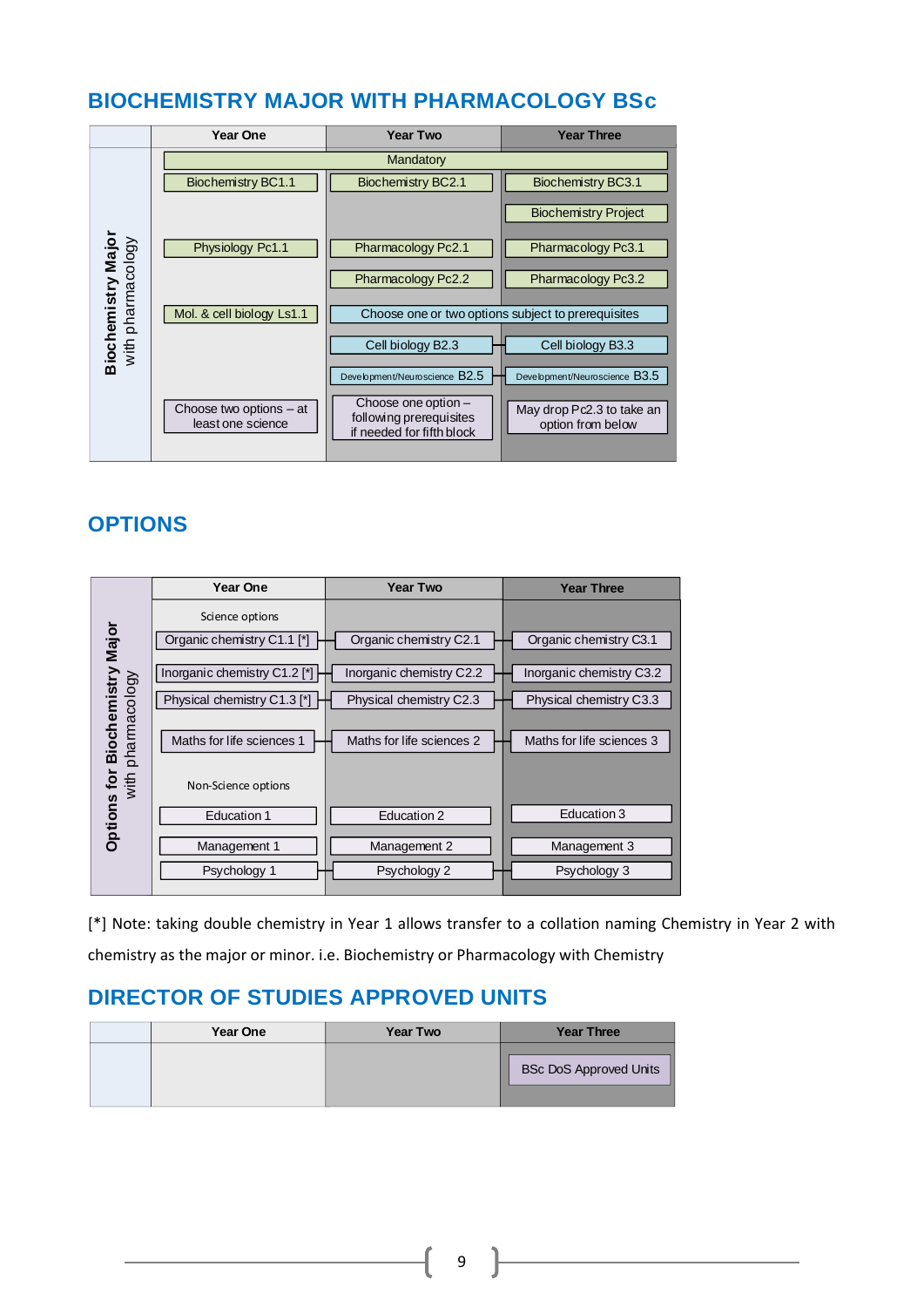## **BIOLOGY**

## <span id="page-10-0"></span>**BIOLOGY MAJOR WITH CHEMISTRY MSci**

|                              | <b>Year One</b>                               | <b>Year Two</b>                                  | <b>Year Three</b>                                                              | <b>Final Year</b>                                  |
|------------------------------|-----------------------------------------------|--------------------------------------------------|--------------------------------------------------------------------------------|----------------------------------------------------|
|                              |                                               |                                                  |                                                                                | Mandatory<br><b>Biology Project</b>                |
|                              | Mandatory                                     |                                                  | Choose between two and three from the biology options, following prerequisites |                                                    |
| Biology major with Chemistry | Cell & mol. biology Ls1.1                     | Genomics B <sub>2.4</sub>                        | Genomics B <sub>3.4</sub>                                                      | Genomics B4.4                                      |
|                              |                                               | Molecular biology B2.3                           | Molecular biology B3.3                                                         | Molecular biology B4.3                             |
|                              | Choose one                                    | Development/Neuroscience B2.5                    | Development/Neuroscience B3.5                                                  | Development/Neuroscience B4.5                      |
|                              | Evolution and Ecology B1.1                    | Evolution and Ecology B2.1                       | Evolution and Ecology B3.1                                                     | Evolution and Ecology B4.1                         |
|                              | Plant Science B1.2                            | Plant Science B2.2                               | Plant Science B3.2                                                             | Plant Science B4.2                                 |
|                              | Choose two streams from the chemistry options |                                                  |                                                                                |                                                    |
|                              | Organic chemistry C1.1                        | Organic chemistry C2.1                           | Organic chemistry C3.1                                                         | Organic chemistry C4.1                             |
|                              | Inorganic chemistry C1.2                      | Inorganic chemistry C2.2                         | Inorganic chemistry C3.2                                                       | Inorganic chemistry C4.2                           |
|                              | Physical chemistry C1.3                       | Physical chemistry C2.3                          | Physical chemistry C3.3                                                        | Physical chemistry C4.3                            |
|                              | Choose one free option                        | Choose one free option if needed for fifth block |                                                                                | Drop one block chemistry<br>and take option below. |

### **OPTIONS**

|                              | Year One                  | <b>Year Two</b>                                  | <b>Year Three</b>         | <b>Final Year</b>  |
|------------------------------|---------------------------|--------------------------------------------------|---------------------------|--------------------|
|                              | Physiology Pc1.1          | Pharmacology Pc2.1                               | Pharmacology Pc3.1        | Pharmacology Pc4.1 |
|                              |                           | May transfer to a collation<br>with double Pharm |                           |                    |
|                              |                           | Environment Env2.1                               | <b>Environment Env3</b>   |                    |
| Biology major with Chemistry | Maths for life sciences 1 | Maths for life sciences 2                        | Maths for life sciences 3 |                    |
| tor                          | Education 1               | Education 2                                      | Education 3               |                    |
| <b>Options</b>               | Management 1              | Management 2                                     | Mangagement 3             |                    |
|                              | Psychology 1              | Psychology 2                                     | Psychology 3              |                    |

### **DIRECTOR OF STUDIES APPROVED UNITS**

| Year One | Year Two | <b>Year Three</b>                  | <b>Final Year</b>       |
|----------|----------|------------------------------------|-------------------------|
|          |          | Ш<br><b>BSc DoS Approved Units</b> | MSci DoS Approved Units |

<u> 1989 - Johann Barn, mars ann an t-</u>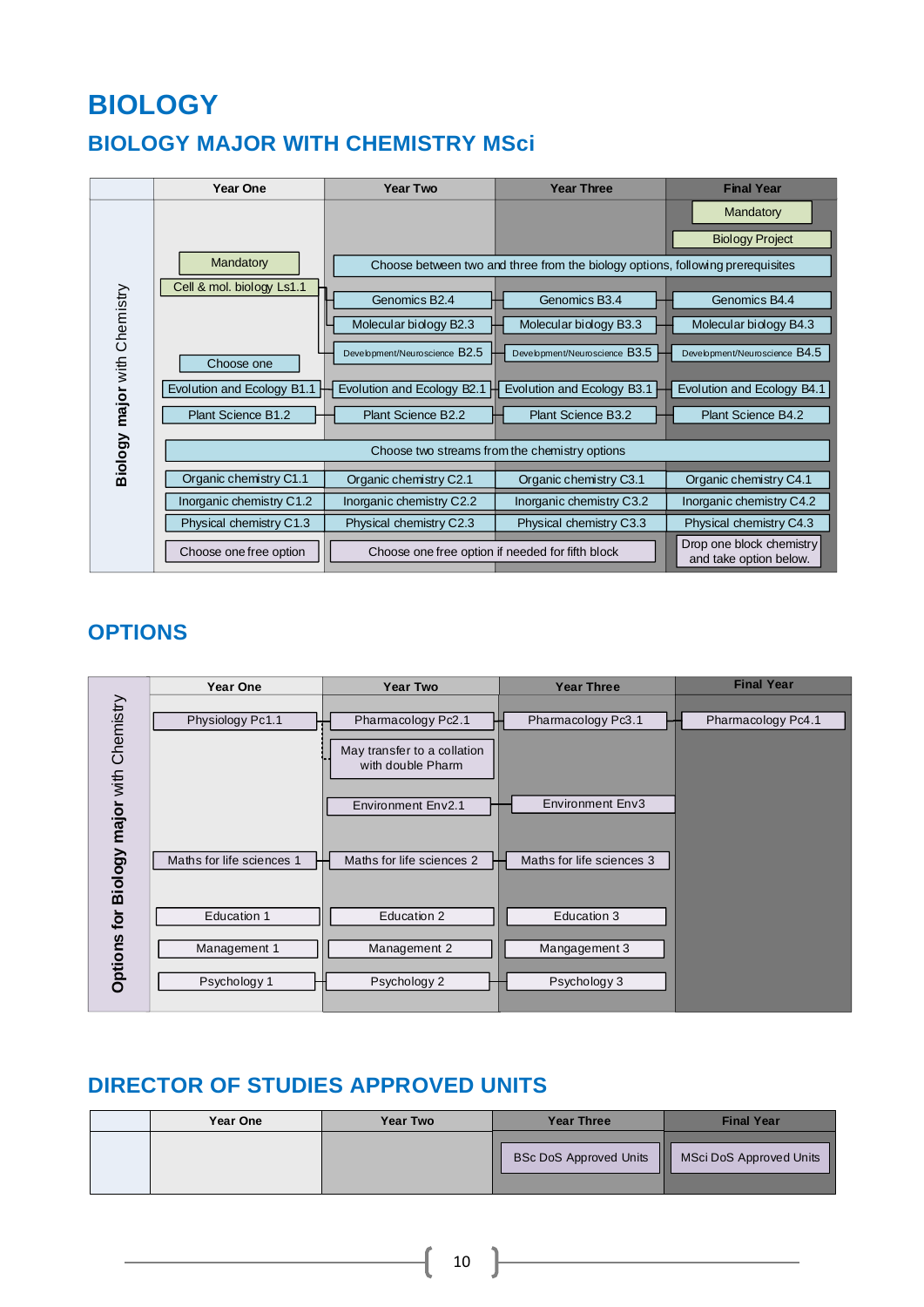### <span id="page-11-0"></span>**BIOLOGY MAJOR WITH CHEMISTRY BSc**

|                              | <b>Year One</b>           | <b>Year Two</b>                                | <b>Year Three</b>                           |
|------------------------------|---------------------------|------------------------------------------------|---------------------------------------------|
|                              | Mandatory                 |                                                | <b>Biology Project</b>                      |
|                              | Cell & mol. biology Ls1.1 | the biology options, following prerequisites   | Choose between two and three of             |
|                              |                           | Molecular biology B2.3                         | Molecular biology B3.3                      |
|                              |                           | Genomics B2.4                                  | Genomics B3.4                               |
|                              | Choose one                | Development/Neuroscience B2.5                  | Development/Neuroscience B3.5               |
|                              | Evolution & Ecology B1.1  | Evolution & Ecology B2.1                       | Evolution & Ecology B3.1                    |
| Biology major with Chemistry | Plant Science B1.2        | Plant Science B2.2                             | Plant Science B3.2                          |
|                              |                           | Choose two streams from the options            |                                             |
|                              |                           |                                                |                                             |
|                              | Organic chemistry C1.1    | Organic chemistry C2.1                         | Organic chemistry C3.1                      |
|                              | Inorganic chemistry C1.2  | Inorganic chemistry C2.2                       | Inorganic chemistry C3.2                    |
|                              | Physical chemistry C1.3   | Physical chemistry C2.3                        | Physical chemistry C3.3                     |
|                              | Choose one free option    | Choose one option if<br>desired as fifth block | May drop one chemistry<br>to take an option |

### **OPTIONS**

|                                             | Year One                  | <b>Year Two</b>                                                                              | <b>Year Three</b>                             |
|---------------------------------------------|---------------------------|----------------------------------------------------------------------------------------------|-----------------------------------------------|
| Options for Biology major<br>with Chemistry | Physiology Pc1.1          | Pharmacology Pc2.1<br>May transfer to a collation<br>with double Pharm<br>Environment Env2.1 | Pharmacology Pc3.1<br><b>Environment Env3</b> |
|                                             |                           |                                                                                              |                                               |
|                                             | Maths for life sciences 1 | Maths for life sciences 2                                                                    | Maths for life sciences 3                     |
|                                             | Education 1               | Education 2                                                                                  | Education 3                                   |
|                                             | Management 1              | Management 2                                                                                 | Management 3                                  |
|                                             | Psychology 1              | Psychology 2                                                                                 | Psychology 3                                  |

| Year One | <b>Year Two</b> | <b>Year Three</b>             |
|----------|-----------------|-------------------------------|
|          |                 | <b>BSc DoS Approved Units</b> |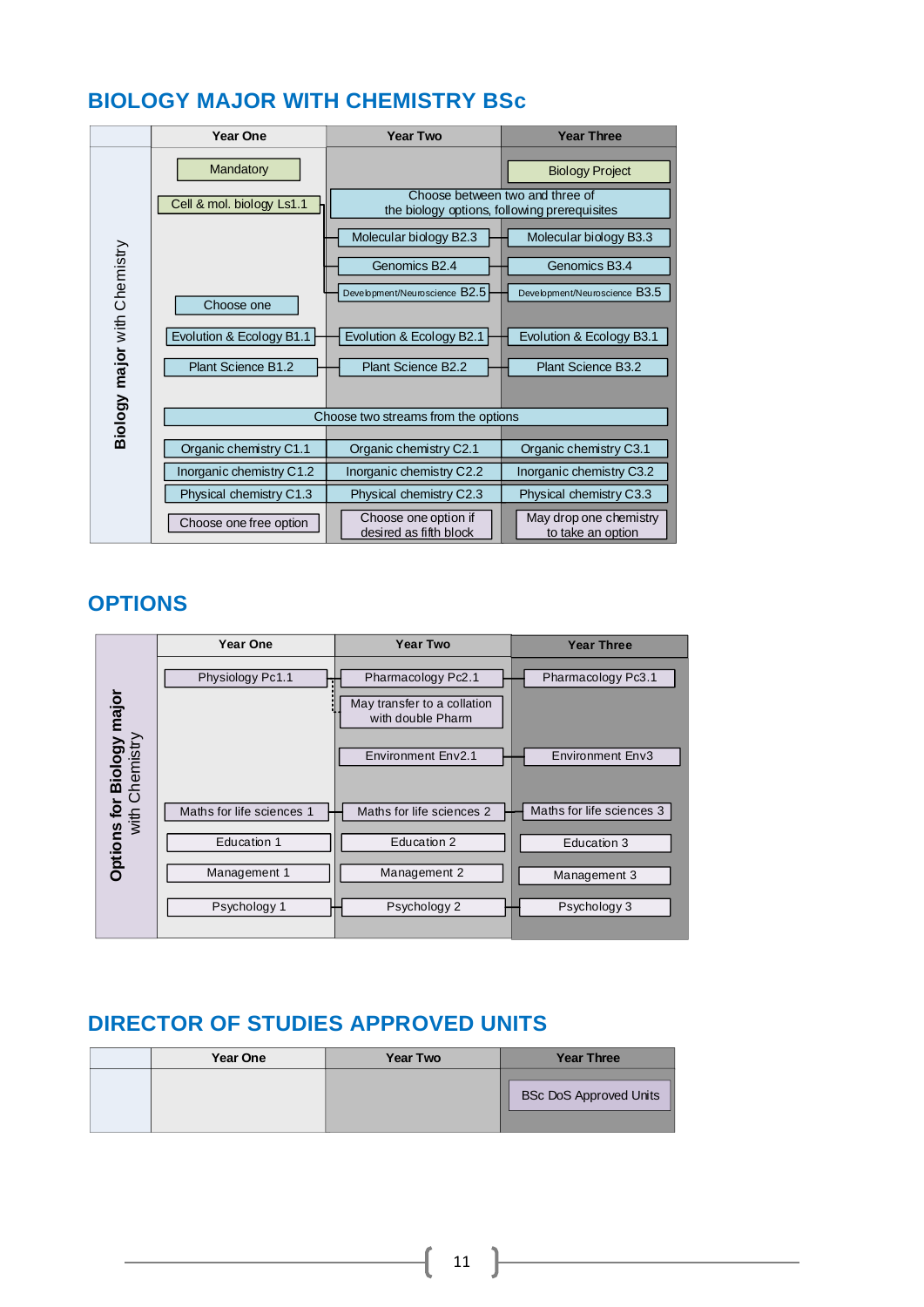### <span id="page-12-0"></span>**BIOLOGY MAJOR WITH ENVIRONMENTAL SCIENCE BSc**



### **OPTIONS**

|                                                                                    | Year One                 | <b>Year Two</b>           | <b>Year Three</b>         |
|------------------------------------------------------------------------------------|--------------------------|---------------------------|---------------------------|
| iology<br>Science                                                                  | Maths for life science 1 | Maths for life sciences 2 | Maths for life sciences 3 |
| $\overline{\mathbf{a}}$<br>OPTIONS FOR <b>B</b><br>ith Environmental<br><b>FOR</b> | Physiology Pc1.1         | Pharmacology [@]          |                           |
|                                                                                    | <b>Education 1</b>       | Education 2               | Education 3               |
|                                                                                    | Management 1             | Management 2              | Management 3              |
| with                                                                               | Psychology 1             | Psychology 2              | Psychology 3              |

[@] You may take single or double pharmacology in year 2 by transferring to a collation with pharmacology as a major or minor. Pharmacology is a forbidden combination with Environmental Studies.

| <b>Year One</b> | <b>Year Two</b> | <b>Year Three</b>             |
|-----------------|-----------------|-------------------------------|
|                 |                 | <b>BSc DoS Approved Units</b> |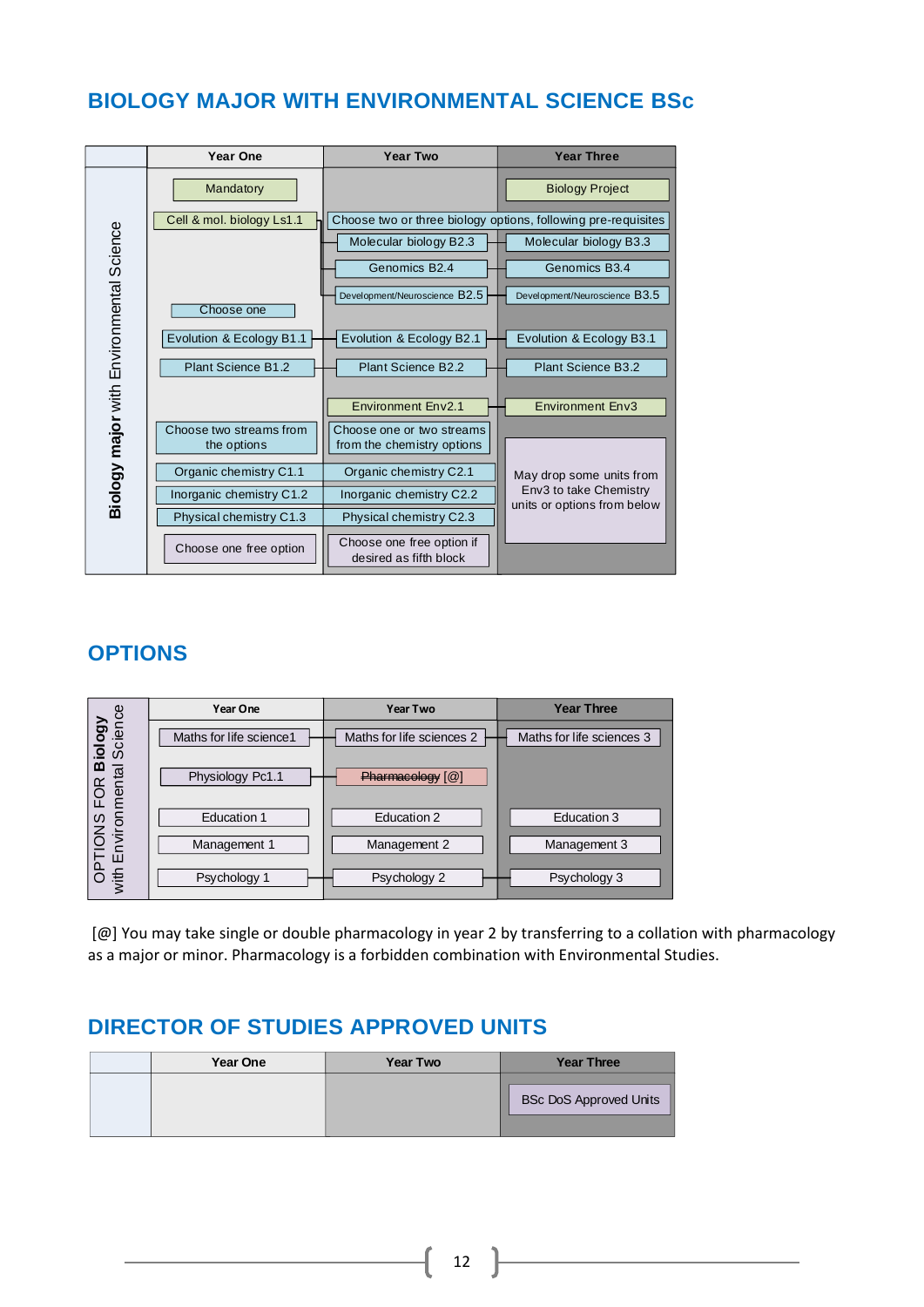### <span id="page-13-0"></span>**BIOLOGY MAJOR WITH PHARMACOLOGY MSci**

|                                 | Year One                     | <b>Year Two</b>                                                                                            | <b>Year Three</b>                                             | <b>Final Year</b>                        |
|---------------------------------|------------------------------|------------------------------------------------------------------------------------------------------------|---------------------------------------------------------------|------------------------------------------|
|                                 |                              | Mandatory                                                                                                  |                                                               |                                          |
|                                 | Physiology Pc1.1             | Pharmacology Pc2.1                                                                                         | Pharmacology Pc3.1                                            | Pharmacology Pc4.1                       |
|                                 |                              | Pharmacology Pc2.2                                                                                         | Pharmacology Pc3.2                                            | Pharmacology Pc4.2                       |
|                                 |                              |                                                                                                            |                                                               |                                          |
|                                 |                              |                                                                                                            |                                                               | <b>Biology Project</b>                   |
|                                 |                              |                                                                                                            |                                                               |                                          |
|                                 | Mol. & cell biology Ls1.1    |                                                                                                            | Choose two or three from the options, following prerequisites |                                          |
|                                 |                              |                                                                                                            |                                                               |                                          |
|                                 |                              | Molecular biology B2.3                                                                                     | Molecular biology B3.3                                        | Molecular biology B4.3                   |
|                                 |                              | Genomics B2.4                                                                                              | Genomics B3.4                                                 | Genomics B4.4                            |
| Biology major with Pharmacology |                              | Development/Neuroscience $\mathsf{B2.5}$                                                                   | Development/Neuroscience B3.5                                 | Development/Neuroscience B4.5            |
|                                 |                              |                                                                                                            |                                                               |                                          |
|                                 | Choose one                   |                                                                                                            |                                                               |                                          |
|                                 | Evolution and Ecology B1.1   | Evolution and Ecology B2.1                                                                                 | Evolution and Ecology B3.1                                    | Evolution and Ecology B4.1               |
|                                 |                              |                                                                                                            |                                                               |                                          |
|                                 | Plant Science B1.2           | Plant Science B2.2                                                                                         | Plant Science B3.2                                            | Plant Science B4.2                       |
|                                 | Choose two free options      | Choose option for fifth block if needed                                                                    |                                                               | May drop Pc4.2 and take<br>option below. |
|                                 |                              |                                                                                                            |                                                               |                                          |
|                                 |                              | [*] Note: taking double chemistry in Year 1 allows transfer to a collation naming Chemistry in Year 2 with |                                                               |                                          |
|                                 |                              | chemistry as the major or minor. i.e. Biology or Pharmacology with Chemistry                               |                                                               |                                          |
|                                 |                              |                                                                                                            |                                                               |                                          |
| <b>OPTIONS</b>                  |                              |                                                                                                            |                                                               |                                          |
|                                 |                              |                                                                                                            |                                                               |                                          |
|                                 | <b>Year One</b>              | <b>Year Two</b>                                                                                            | <b>Year Three</b>                                             | <b>Final Year</b>                        |
|                                 |                              |                                                                                                            |                                                               |                                          |
|                                 | Organic chemistry C1.1[*]    | Organic chemistry C2.1                                                                                     | Organic chemistry C3.1                                        | Organic chemistry C4.1                   |
|                                 |                              |                                                                                                            |                                                               |                                          |
| ajor                            | Inorganic chemistry C1.2 [*] | Inorganic chemistry C2.2                                                                                   | Inorganic chemistry C3.2                                      | Inorganic chemistry C4.2                 |
|                                 | Physical chemistry C1.3 [*]  | Physical chemistry C2.3                                                                                    | Physical chemistry C3.3                                       | Physical chemistry C4.3                  |

### **OPTIONS**

|                                     | <b>Year One</b>              | <b>Year Two</b>             | <b>Year Three</b>           | <b>Final Year</b>        |
|-------------------------------------|------------------------------|-----------------------------|-----------------------------|--------------------------|
|                                     |                              |                             |                             |                          |
|                                     | Organic chemistry C1.1[*]    | Organic chemistry C2.1      | Organic chemistry C3.1      | Organic chemistry C4.1   |
|                                     | Inorganic chemistry C1.2 [*] | Inorganic chemistry C2.2    | Inorganic chemistry C3.2    | Inorganic chemistry C4.2 |
| Major                               | Physical chemistry C1.3 [*]  | Physical chemistry C2.3     | Physical chemistry C3.3     | Physical chemistry C4.3  |
| phamacology<br><b>Biology</b><br>Įō | Maths for life sciences 1    | Maths for life sciences 2   | Maths for life sciences 3   |                          |
| with<br>Options                     | Psychology 1<br>Education 1  | Psychology 2<br>Education 2 | Psychology 3<br>Education 3 |                          |
|                                     | Management 1                 | Management 2                | Mangagement 3               |                          |

| Year One | <b>Year Two</b> | <b>Year Three</b>                  | <b>Final Year</b>       |
|----------|-----------------|------------------------------------|-------------------------|
|          |                 | <b>BSc DoS Approved Units</b><br>ш | MSci DoS Approved Units |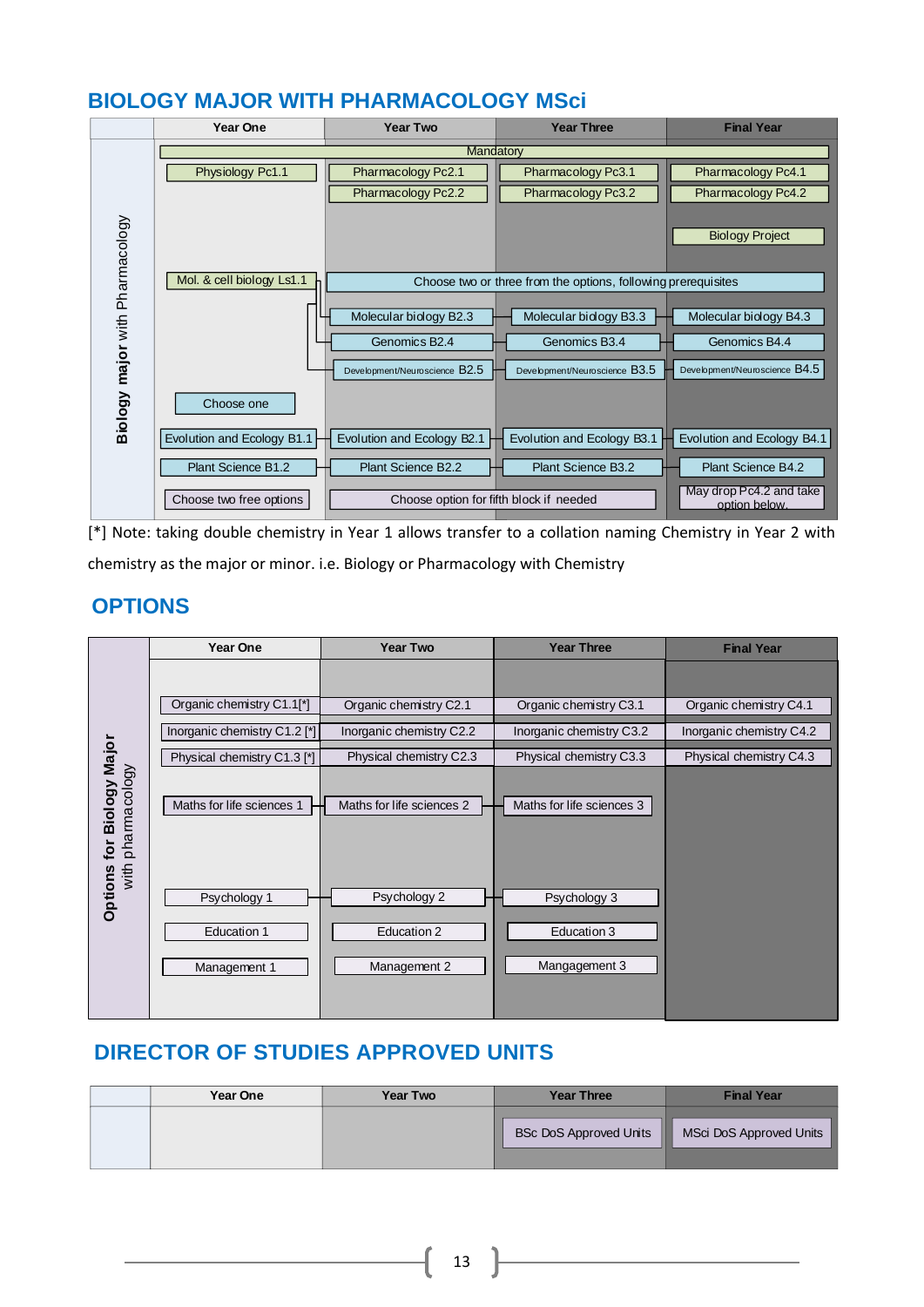### <span id="page-14-0"></span>**BIOLOGY MAJOR WITH PHARMACOLOGY BSc**



### **OPTIONS**

|                              | Year One                     | <b>Year Two</b>           | <b>Year Three</b>         |
|------------------------------|------------------------------|---------------------------|---------------------------|
|                              | Science options              |                           |                           |
|                              | Organic chemistry C1.1 [*]   | Organic chemistry C2.1    | Organic chemistry C3.1    |
| Biology Major                | Inorganic chemistry C1.2 [*] | Inorganic chemistry C2.2  | Inorganic chemistry C3.2  |
|                              | Physical chemistry C1.3 [*]  | Physical chemistry C2.3   | Physical chemistry C3.3   |
| pharmacology<br>for          | Maths for life sciences 1    | Maths for life sciences 2 | Maths for life sciences 3 |
| with <sub>l</sub><br>Options | Non-Science options          |                           |                           |
|                              | Education 1                  | Education 2               | Education 3               |
|                              | Management 1                 | Management 2              | Management 3              |
|                              | Psychology 1                 | Psychology 2              | Psychology 3              |
|                              |                              |                           |                           |

[\*] Note: taking double chemistry in Year 1 allows transfer to a collation naming Chemistry in Year 2 with chemistry as the major or minor. i.e. Biology or Pharmacology with Chemistry

| Year One | <b>Year Two</b> | <b>Year Three</b>             |
|----------|-----------------|-------------------------------|
|          |                 | <b>BSc DoS Approved Units</b> |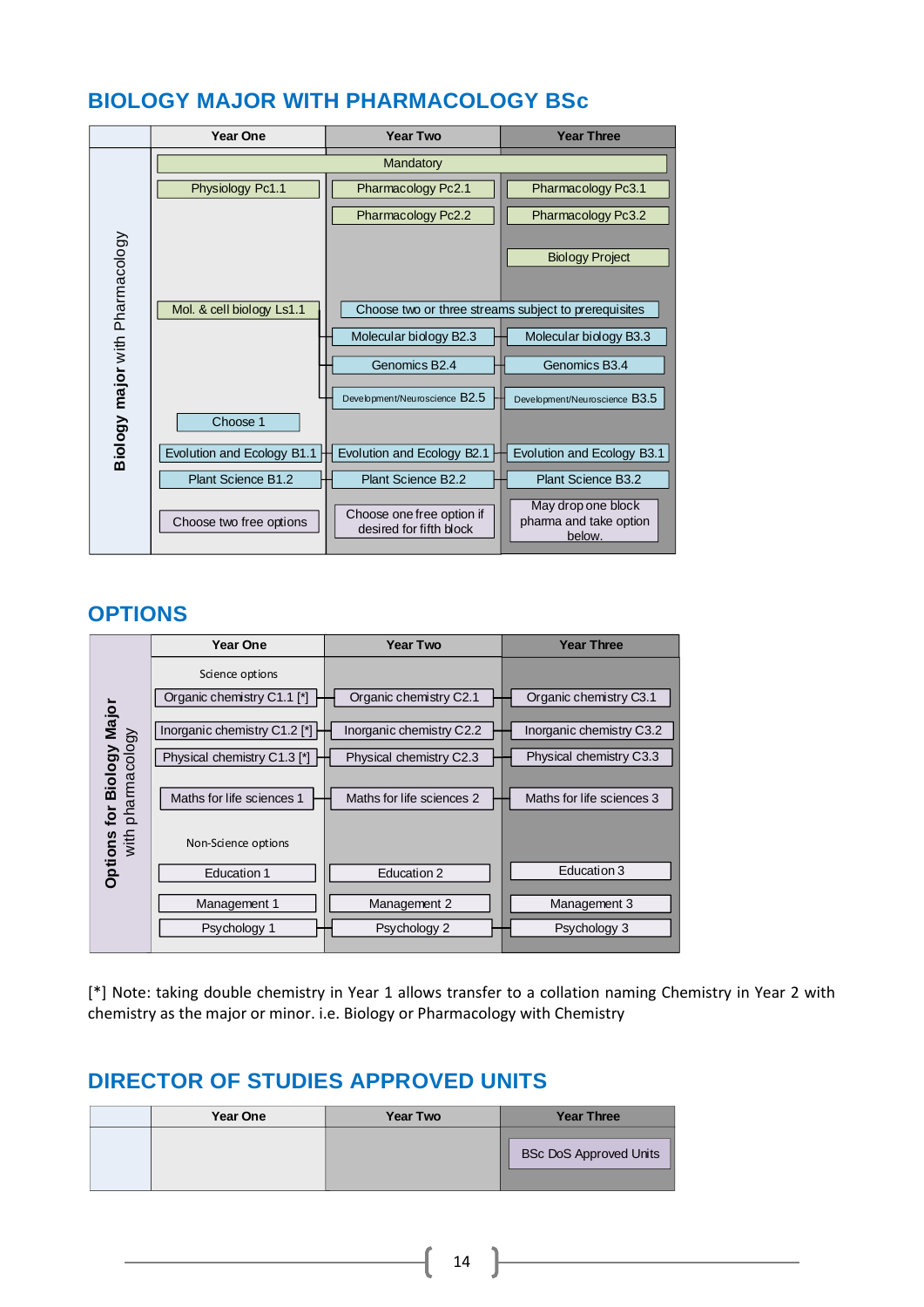### <span id="page-15-0"></span>**BIOLOGY MAJOR WITH PHYSICS MSci**

|                            | Year One                   | <b>Year Two</b>               | <b>Year Three</b>                                             | <b>Final Year</b>             |
|----------------------------|----------------------------|-------------------------------|---------------------------------------------------------------|-------------------------------|
|                            |                            |                               | Mandatory                                                     |                               |
|                            | Physics P1.1               | Physics P2.1                  | Physics P3.1                                                  | Physics P4.1                  |
|                            | Physics P1.2               | Physics P2.2                  | Physics P3.2                                                  | Physics P4.2                  |
|                            | Maths for physics M1.1     | Maths for physics M2.1        | Choose 1                                                      | <b>Biology Project</b>        |
| Biology major with Physics |                            |                               | Maths for physics M3.1                                        |                               |
|                            |                            |                               | <b>Environment Env2.1</b>                                     |                               |
|                            |                            |                               |                                                               |                               |
|                            |                            |                               | Each year choose two biology streams following pre-requisites |                               |
|                            | Cell & mol. biology Ls1.1  | Molecular biology B2.3        | Molecular biology B3.3                                        | Molecular biology B4.3        |
|                            |                            | Genomics B2.4                 | Genomics B3.4                                                 | Genomics B4.4                 |
|                            |                            | Development/Neuroscience B2.5 | Development/Neuroscience B3.5                                 | Development/Neuroscience B4.5 |
|                            | Choose 1                   |                               |                                                               |                               |
|                            | Evolution and Ecology B1.1 | Evolution and Ecology B2.1    | Evolution and Ecology B3.1                                    | Evolution and Ecology B4.1    |
|                            | Plant Science B1.2         | Plant Science B2.2            | Plant Science B3.2                                            | Plant Science B4.2            |

### **OPTIONS**

There are no optional streams on these courses.

| Year One | <b>Year Two</b> | Year Three $F$ 1              | <b>Final Year</b>            |
|----------|-----------------|-------------------------------|------------------------------|
|          |                 | <b>BSc DoS Approved Units</b> | ш<br>MSci DoS Approved Units |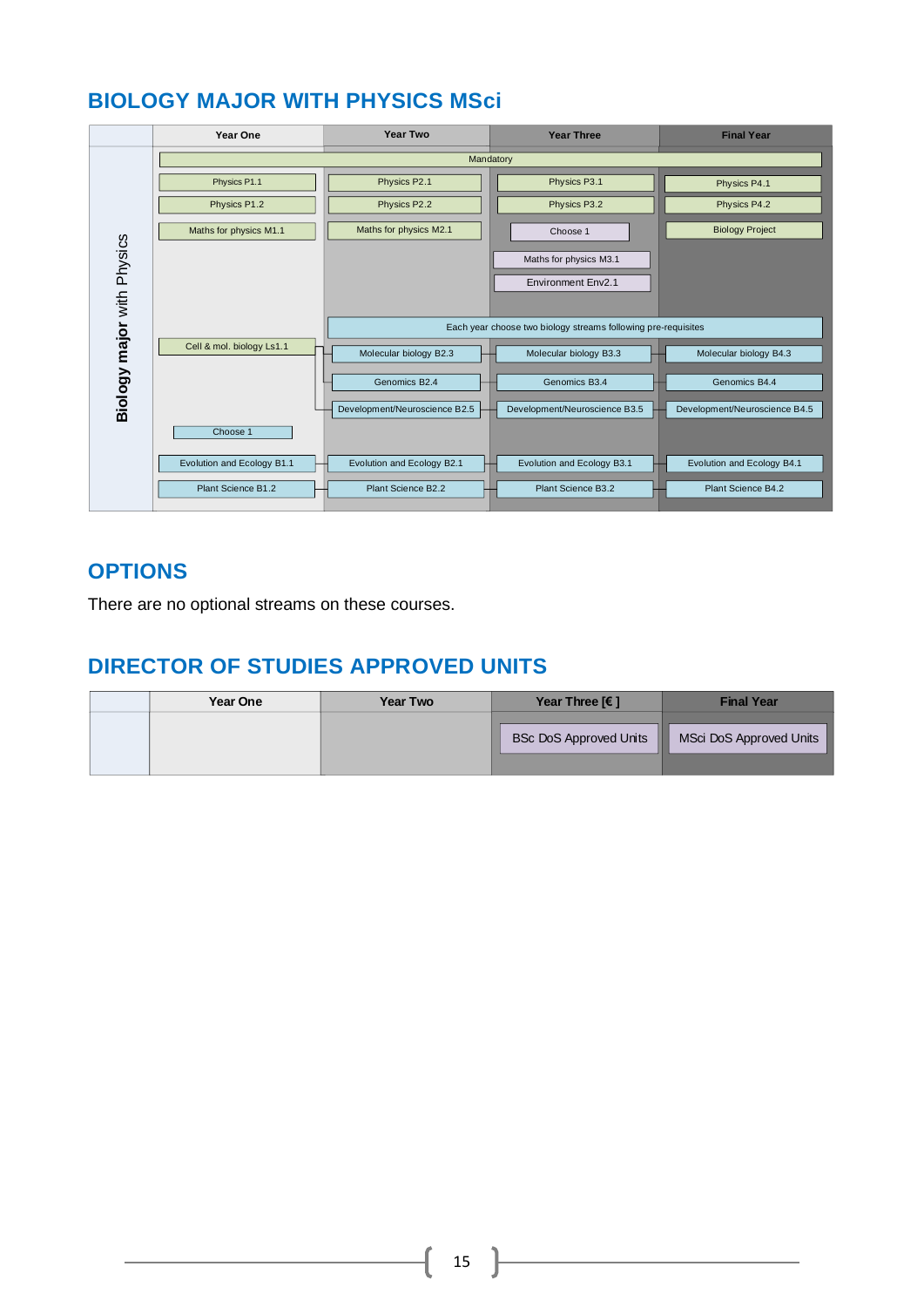## <span id="page-16-0"></span>**BIOLOGY MAJOR WITH PHYSICS BSc**

|                            | <b>Year One</b>           | <b>Year Two</b>                                | <b>Year Three</b>                                      |
|----------------------------|---------------------------|------------------------------------------------|--------------------------------------------------------|
|                            |                           | Mandatory                                      |                                                        |
|                            | Physics P1.1              | Physics P2.1                                   | Physics P3.1                                           |
|                            | Physics P1.2              | Physics P2.2                                   | Physics P3.2                                           |
|                            | Maths for physics M1.1    | Maths for physics M2.1                         | May drop a physics block for<br>Maths for physics M3.1 |
| Biology major with Physics |                           |                                                | <b>Biology Project</b>                                 |
|                            |                           | Each year choose two subject to pre-requisites |                                                        |
|                            | Cell & mol. biology Ls1.1 | Molecular biology B2.3                         | Molecular biology B3.3                                 |
|                            |                           | Genomics B <sub>2.4</sub>                      | Genomics B3.4                                          |
|                            |                           | Development/Neuroscience B2.5                  | Development/Neuroscience B3.5                          |
|                            | Choose 1                  |                                                |                                                        |
|                            | Evolution & Ecology B1.1  | Evolution & Ecology B2.1                       | Evolution & Ecology B3.1                               |
|                            | Plant Science B1.2        | Plant Science B2.2                             | <b>Plant Science B3.2</b>                              |

### **OPTIONS**

There are no optional streams on these courses.

| Year One | <b>Year Two</b> | <b>Year Three</b>             |
|----------|-----------------|-------------------------------|
|          |                 | <b>BSc DoS Approved Units</b> |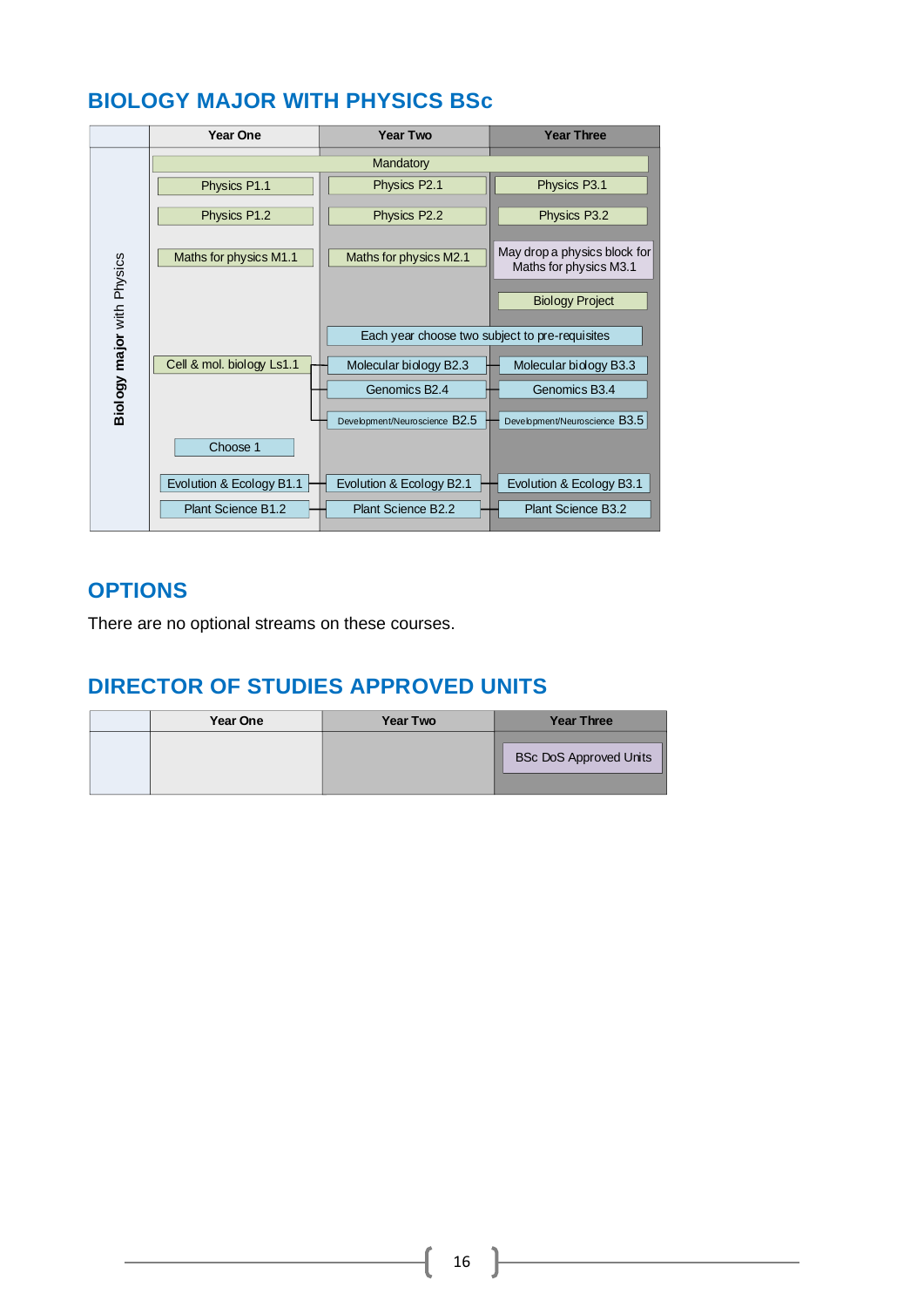# **CHEMISTRY**

### <span id="page-17-0"></span>**CHEMISTRY MAJOR WITH BIOCHEMISTRY MSci**



### **OPTIONS**



| Year One | <b>Year Two</b> | <b>Year Three</b> | <b>Final Year</b>       |
|----------|-----------------|-------------------|-------------------------|
|          |                 |                   | MSci DoS Approved Units |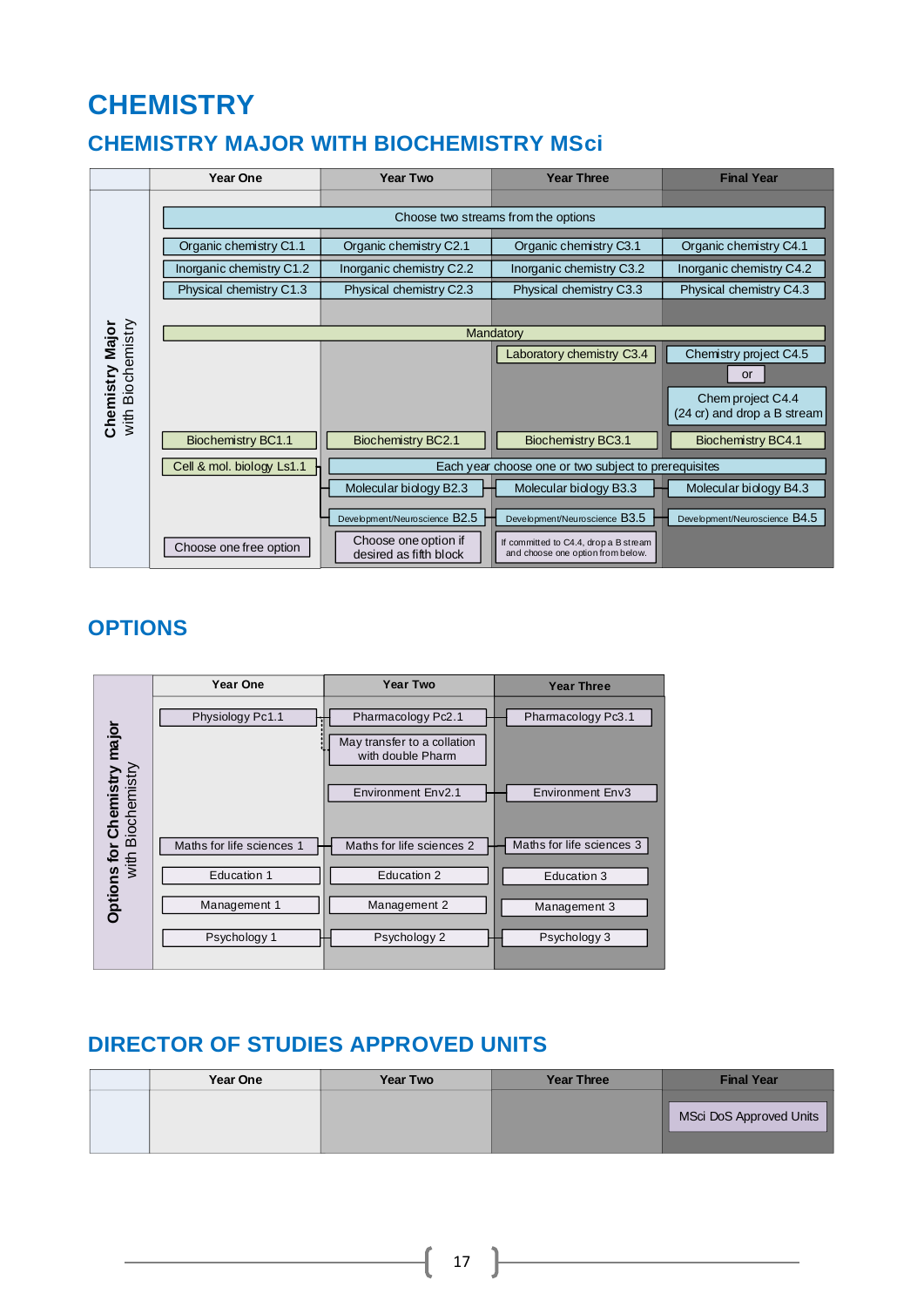#### **Year One Year Two Year Three** Choose two streams from the options Organic chemistry C1.1 Organic chemistry C2.1 Organic chemistry C3.1 Inorganic chemistry C1.2 Inorganic chemistry C2.2 Inorganic chemistry C3.2 Physical chemistry C1.3 Physical chemistry C2.3 Physical chemistry C3.3 Chemistry Major<br>with Biochemistry with Biochemistry **Chemistry Major Mandatory** Chemistry project Biochemistry BC1.1 | Biochemistry BC2.1 | Biochemistry BC3.1 Cell & mol. biology Ls1.1 Choose one or two subject to pre-requisites Molecular biology B2.3 Molecular biology B3.3 Development/Neuroscience B2.5 **Development/Neuroscience B3.5** May drop a B/BC block Choose one free option if Choose one free option desired as fifth block for option below

### <span id="page-18-0"></span>**CHEMISTRY MAJOR WITH BIOCHEMISTRY BSc**

### **OPTIONS**

|                                             | <b>Year One</b>           | <b>Year Two</b>                                                                              | <b>Year Three</b>                             |
|---------------------------------------------|---------------------------|----------------------------------------------------------------------------------------------|-----------------------------------------------|
| is for Chemistry major<br>with Biochemistry | Physiology Pc1.1          | Pharmacology Pc2.1<br>May transfer to a collation<br>with double Pharm<br>Environment Env2.1 | Pharmacology Pc3.1<br><b>Environment Env3</b> |
|                                             | Maths for life sciences 1 | Maths for life sciences 2                                                                    | Maths for life sciences 3                     |
|                                             | Education 1               | Education 2                                                                                  | Education 3                                   |
| <b>Options</b>                              | Management 1              | Management 2                                                                                 | Management 3                                  |
|                                             | Psychology 1              | Psychology 2                                                                                 | Psychology 3                                  |
|                                             |                           |                                                                                              |                                               |

| <b>Year One</b> | <b>Year Two</b> | <b>Year Three</b>             |
|-----------------|-----------------|-------------------------------|
|                 |                 | <b>BSc DoS Approved Units</b> |
|                 |                 |                               |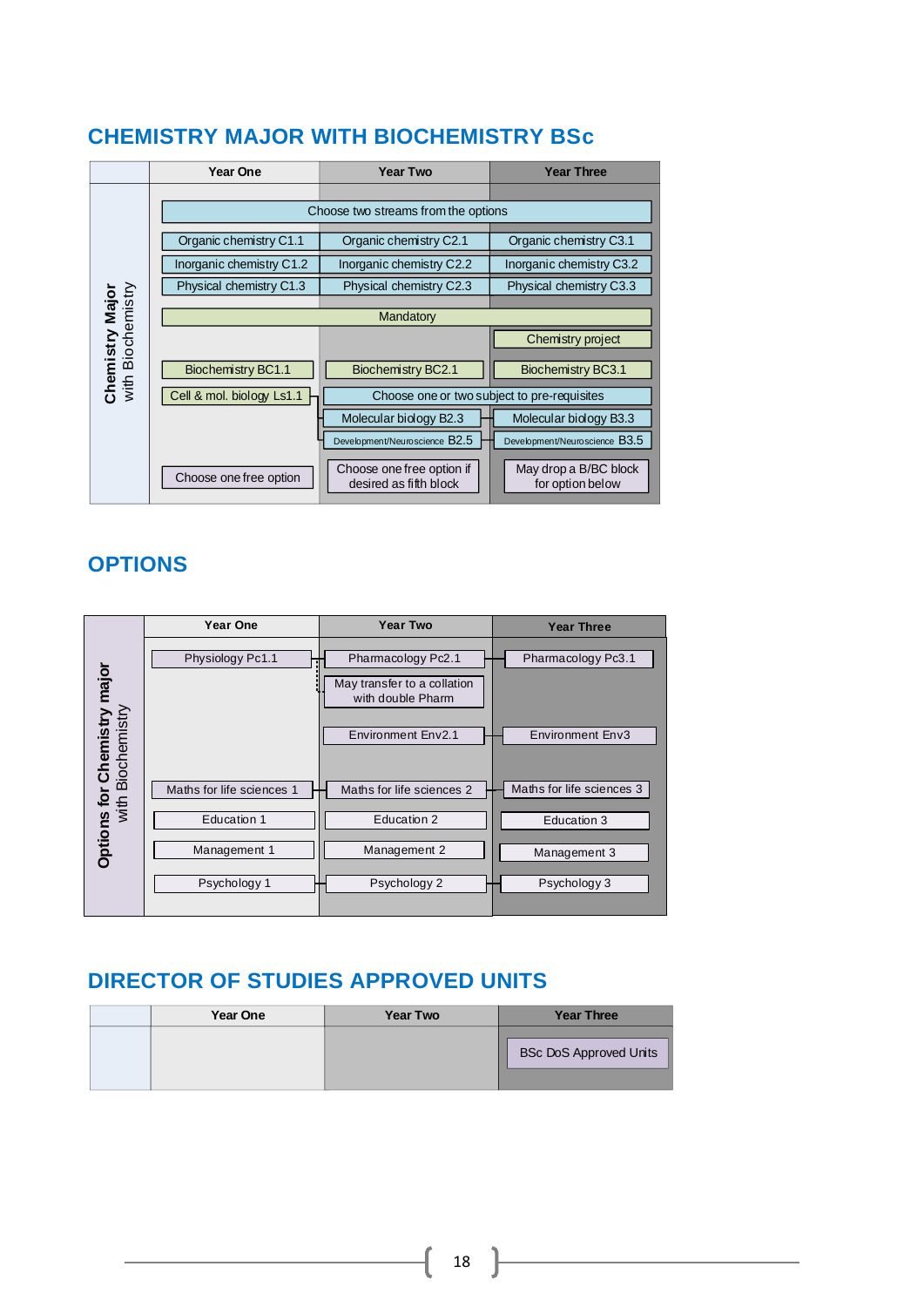### <span id="page-19-0"></span>**CHEMISTRY MAJOR WITH BIOLOGY MSci**

|                              | Year One                            | <b>Year Two</b>                                     | <b>Year Three</b>                                                          | <b>Final Year</b>                                |  |
|------------------------------|-------------------------------------|-----------------------------------------------------|----------------------------------------------------------------------------|--------------------------------------------------|--|
|                              | Choose two streams from the options |                                                     |                                                                            |                                                  |  |
|                              | Organic chemistry C1.1              | Organic chemistry C2.1                              | Organic chemistry C3.1                                                     | Organic chemistry C4.1                           |  |
|                              | Inorganic chemistry C1.2            | Inorganic chemistry C2.2                            | Inorganic chemistry C3.2                                                   | Inorganic chemistry C4.2                         |  |
|                              | Physical chemistry C1.3             | Physical chemistry C2.3                             | Physical chemistry C3.3                                                    | Physical chemistry C4.3                          |  |
|                              |                                     |                                                     | Mandatory                                                                  |                                                  |  |
|                              |                                     |                                                     | Laboratory chemistry C3.4                                                  | Chemistry project C4.5                           |  |
|                              |                                     |                                                     |                                                                            | or                                               |  |
| Chemistry major with Biology |                                     |                                                     |                                                                            | Chem project C4.4<br>(24 cr) and drop a B stream |  |
|                              |                                     |                                                     | Choose two or three biology streams subject to pre-requisites              |                                                  |  |
|                              | Cell & mol. biology Ls1.1           | Development/Neuroscience B2.5                       | Development/Neuroscience B3.5                                              | Development/Neuroscience B4.5                    |  |
|                              |                                     | Molecular biology B2.3                              | Molecular biology B3.3                                                     | Molecular biology B4.3                           |  |
|                              | Choose 1                            | Genomics B2.4                                       | Genomics B <sub>3.4</sub>                                                  | Genomics B4.4                                    |  |
|                              | Evolution & Ecology B1.1            | Evolution & Ecology B2.1                            | Evolution & Ecology B3.1                                                   | Evolution & Ecology B4.1                         |  |
|                              | Plant Science B1.2                  | Plant Science B2.2                                  | Plant Science B3.2                                                         | Plant Science B4.2                               |  |
|                              | Choose 1 free option                | Choose one free option if<br>wanted for fifth block | If committed to C4.4, drop a B stream and<br>choose one option from below. |                                                  |  |

### **OPTIONS**

|                                             | <b>Year One</b>           | <b>Year Two</b>                                  | <b>Year Three</b>         |
|---------------------------------------------|---------------------------|--------------------------------------------------|---------------------------|
|                                             | Physiology Pc1.1          | Pharmacology Pc2.1                               | Pharmacology Pc3.1        |
| Options for Chemistry major<br>with Biology |                           | May transfer to a collation<br>with double Pharm |                           |
|                                             |                           | Environment Env2.1                               | <b>Environment Env3</b>   |
|                                             | Maths for life sciences 1 | Maths for life sciences 2                        | Maths for life sciences 3 |
|                                             | Education 1               | Education 2                                      | Education 3               |
|                                             | Management 1              | Management 2                                     | Management 3              |
|                                             | Psychology 1              | Psychology 2                                     | Psychology 3              |
|                                             |                           |                                                  |                           |

### **DIRECTOR OF STUDIES APPROVED UNITS**

| Year One | <b>Year Two</b> | <b>Year Three</b> | <b>Final Year</b>       |
|----------|-----------------|-------------------|-------------------------|
|          |                 |                   | MSci DoS Approved Units |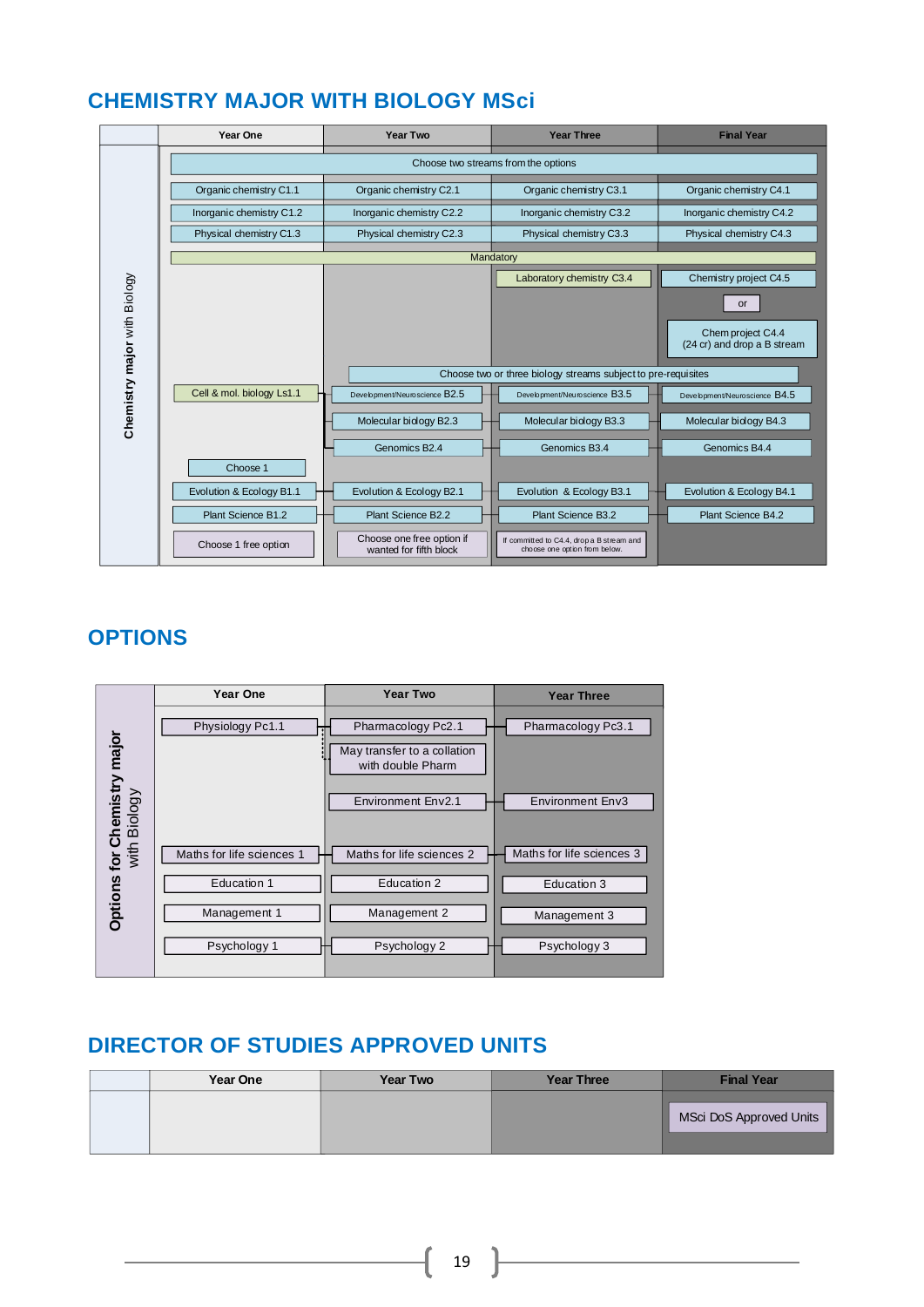### <span id="page-20-0"></span>**CHEMISTRY MAJOR WITH BIOLOGY BSc**

|                              | Year One                            | <b>Year Two</b>                                      | <b>Year Three</b>                                                                |  |  |
|------------------------------|-------------------------------------|------------------------------------------------------|----------------------------------------------------------------------------------|--|--|
|                              |                                     |                                                      |                                                                                  |  |  |
|                              | Choose two streams from the options |                                                      |                                                                                  |  |  |
|                              | Organic chemistry C1.1              | Organic chemistry C2.1                               | Organic chemistry C3.1                                                           |  |  |
|                              | Inorganic chemistry C1.2            | Inorganic chemistry C2.2                             | Inorganic chemistry C3.2                                                         |  |  |
|                              | Physical chemistry C1.3             | Physical chemistry C2.3                              | Physical chemistry C3.3                                                          |  |  |
|                              |                                     | Mandatory                                            |                                                                                  |  |  |
|                              |                                     |                                                      | Chemistry project                                                                |  |  |
|                              | Cell & mol. biology Ls1.1           |                                                      | Choose two or three biology stream subject to pre-requisites                     |  |  |
|                              |                                     | Molecular biology B2.3                               | Molecular biology B3.3                                                           |  |  |
|                              |                                     | Genomics B <sub>2.4</sub>                            | Genomics B <sub>3.4</sub>                                                        |  |  |
| Chemistry major with Biology | Choose one                          | Development/Neuroscience B2.5                        | Development/Neuroscience B3.5                                                    |  |  |
|                              | Evolution and Ecology B1.1          | Evolution and Ecology B2.1                           | Evolution and Ecology B3.1                                                       |  |  |
|                              | Plant Science B1.2                  | Plant Science B2.2                                   | Plant Science B3.2                                                               |  |  |
|                              | Choose one free option              | Choose one free option if<br>desired for fifth block | May drop one biology to<br>take an option from below<br>subject to pre-requsites |  |  |

### **OPTIONS**



|  | Year One | <b>Year Two</b> | <b>Year Three</b>             |
|--|----------|-----------------|-------------------------------|
|  |          |                 | <b>BSc DoS Approved Units</b> |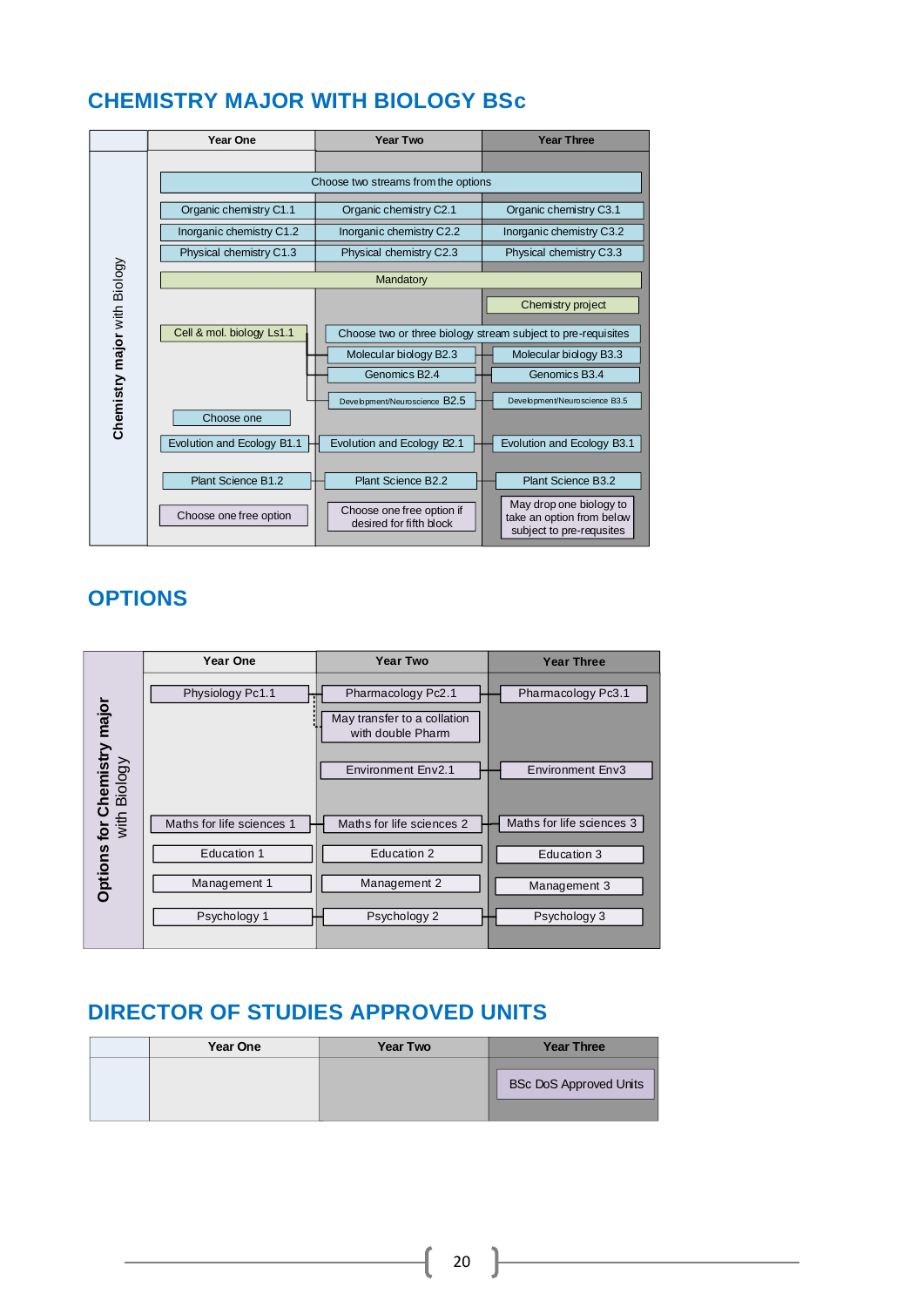### <span id="page-21-0"></span>**CHEMISTRY MAJOR WITH ENVIRONMENTAL SCIENCE BSc**



### **OPTIONS**

|                                      | Year One                 | Year Two                                                 | <b>Year Three</b>         |
|--------------------------------------|--------------------------|----------------------------------------------------------|---------------------------|
| Chemistry<br>tal Science             | Maths for life science 1 | Maths for life sciences 2<br>May transfer to a collation | Maths for life sciences 3 |
| OPTIONS FOR Ch<br>with Environmental | Physiology Pc1.1         | with double Pharm                                        |                           |
|                                      | <b>Education 1</b>       | Education 2                                              | Education 3               |
|                                      | Management 1             | Management 2                                             | Management 3              |
|                                      | Psychology 1             | Psychology 2                                             | Psychology 3              |

[@] You may take single or double pharmacology in year 2 by transferring to a collation with pharmacology as a major or minor. Pharmacology is a forbidden combination with Environmental Studies.

21

| <b>Year One</b> | <b>Year Two</b> | <b>Year Three</b>             |
|-----------------|-----------------|-------------------------------|
|                 |                 | <b>BSc DoS Approved Units</b> |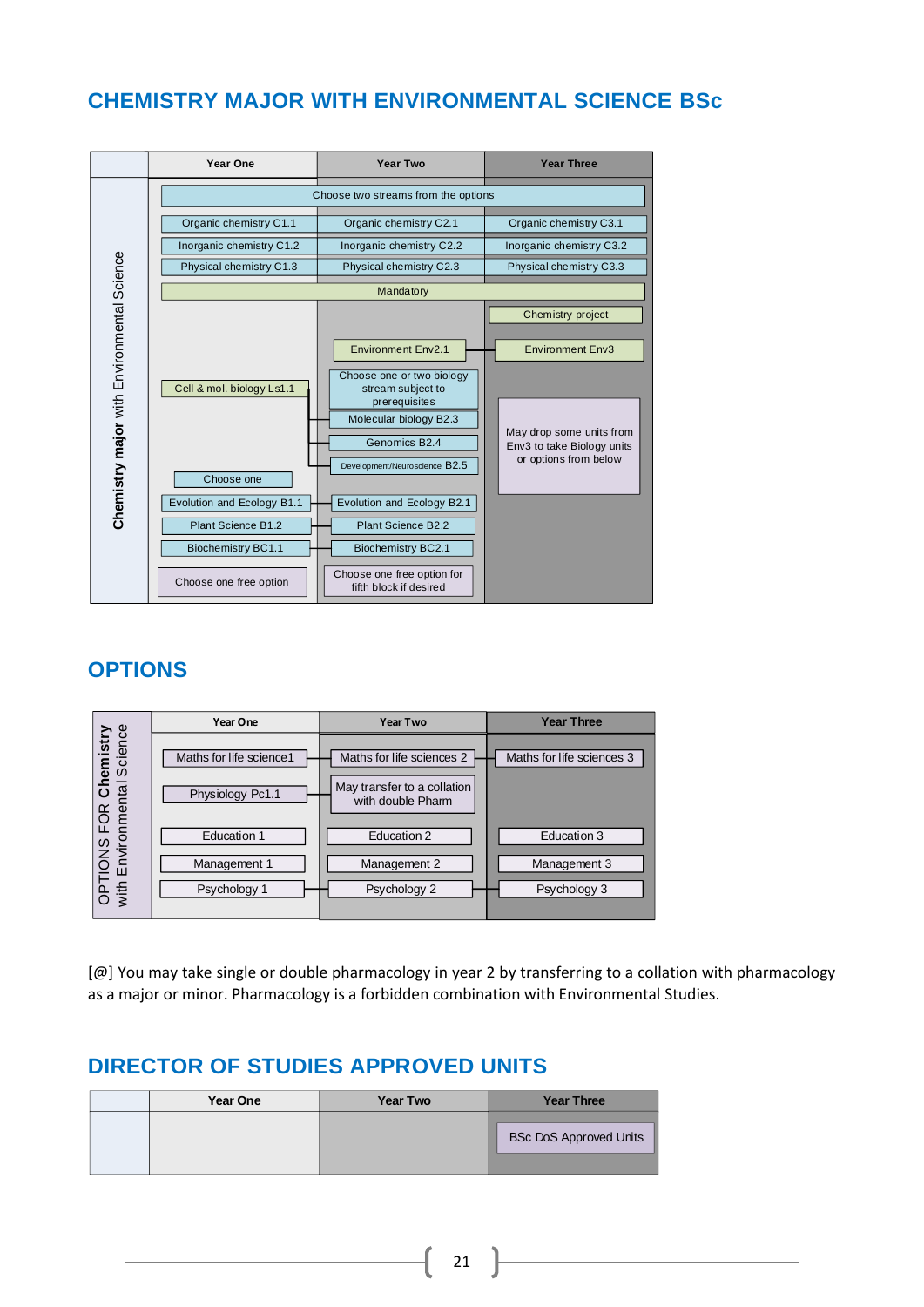### <span id="page-22-0"></span>**CHEMISTRY MAJOR WITH PHARMACOLOGY MSci**

|                                   | <b>Year One</b>                     | <b>Year Two</b>                                        | <b>Year Three</b>                                                           | <b>Final Year</b>                                                                           |
|-----------------------------------|-------------------------------------|--------------------------------------------------------|-----------------------------------------------------------------------------|---------------------------------------------------------------------------------------------|
|                                   | Choose two streams from the options |                                                        |                                                                             |                                                                                             |
|                                   | Organic chemistry C1.1              | Organic chemistry C2.1                                 | Organic chemistry C3.1                                                      | Organic chemistry C4.1                                                                      |
|                                   | Inorganic chemistry C1.2            | Inorganic chemistry C2.2                               | Inorganic chemistry C3.2                                                    | Inorganic chemistry C4.2                                                                    |
|                                   | Physical chemistry C1.3             | Physical chemistry C2.3                                | Physical chemistry C3.3                                                     | Physical chemistry C4.3                                                                     |
| Chemistry major with Pharmacology |                                     |                                                        | Laboratory chemistry C3.4                                                   | Chemistry project C4.5<br><b>or</b><br>Chem project C4.4<br>(24 cr) and drop a Pc<br>stream |
|                                   | Physiology Pc1.1                    | Pharmacology Pc2.1                                     | Pharmacology Pc3.1                                                          | Pharmacology Pc4.1                                                                          |
|                                   | Mol. & cell biology Ls1.1           | Pharmacology Pc2.2<br>Each year choose one free option | Pharmacology Pc3.2<br>May drop PC3.2 for option<br>below $-$ if taking C4.4 | Pharmacology Pc4.2                                                                          |

### **OPTIONS**

|                                   | Year One                    | <b>Year Two</b>               | <b>Year Three</b>             |
|-----------------------------------|-----------------------------|-------------------------------|-------------------------------|
| Chemistry major with Pharmacology |                             | Molecular biology B2.3        | Molecular biology B3.3        |
|                                   |                             | Genomics B <sub>2.4</sub>     | Genomics B <sub>3.4</sub>     |
|                                   |                             | Development/Neuroscience B2.5 | Development/Neuroscience B3.5 |
|                                   | Evolution & Ecology B1.1[#] | Evolution & Ecology B2.1      | Evolution & Ecology B3.1      |
|                                   | Plant Science B1.2 [#]      | Plant Science B2.2            | Plant Science B3.2            |
|                                   | Biochemistry BC1.1 [##]     | Biochemistry BC2.1            | Biochemistry BC3.1            |
|                                   | Maths for life sciences 1   | Maths for life sciences 2     | Maths for life sciences 3     |
|                                   |                             |                               |                               |
| for                               | Education 1                 | Education 2                   | Education 3                   |
|                                   | Management 1                | Management 2                  | Management 3                  |
| Options                           | Psychology 1                | Psychology 2                  | Psychology 3                  |

[#] Note: taking double Biology in Year 1 (Ls1.1 and a # option) allows transfer to a collation naming Biology (## Biochemistry) in Year 2 with Biology (Biochemistry) as the major or minor. i.e. Biology or Pharmacology with Chemistry

<span id="page-22-1"></span>

| Year One | <b>Year Two</b> | <b>Year Three</b> | <b>Final Year</b>       |
|----------|-----------------|-------------------|-------------------------|
|          |                 |                   | MSci DoS Approved Units |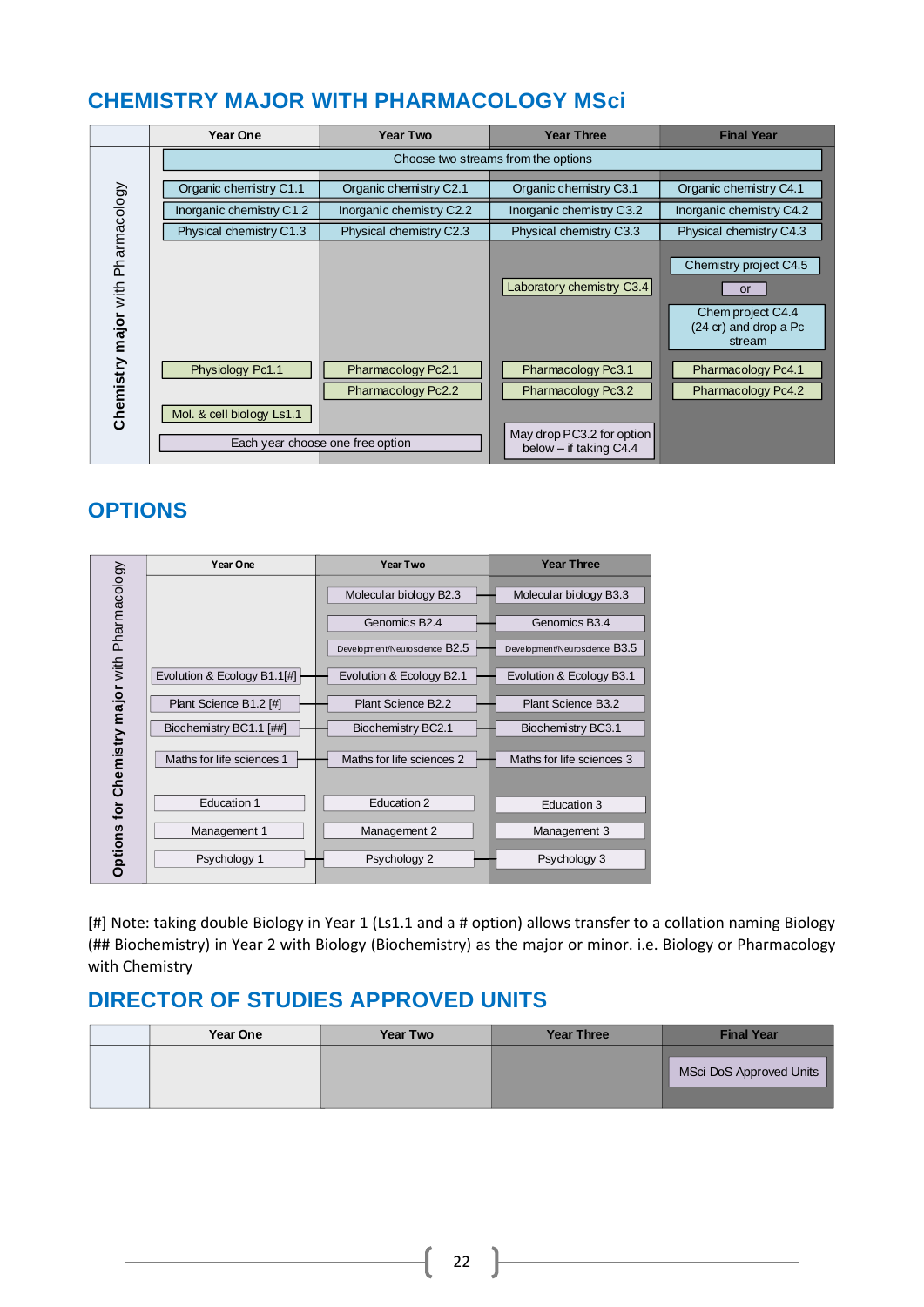### **CHEMISTRY MAJOR WITH PHARMACOLOGY BSc**

|                                   | Year One                                      | <b>Year Two</b>                                                              | <b>Year Three</b>                                                                                  |
|-----------------------------------|-----------------------------------------------|------------------------------------------------------------------------------|----------------------------------------------------------------------------------------------------|
|                                   |                                               | Choose two streams from the options                                          |                                                                                                    |
|                                   | Organic chemistry C1.1                        | Organic chemistry C2.1                                                       | Organic chemistry C3.1                                                                             |
|                                   | Inorganic chemistry C1.2                      | Inorganic chemistry C2.2                                                     | Inorganic chemistry C3.2                                                                           |
|                                   | Physical chemistry C1.3                       | Physical chemistry C2.3                                                      | Physical chemistry C3.3                                                                            |
| Chemistry major with Pharmacology | Physiology Pc1.1<br>Mol. & cell biology Ls1.1 | Pharmacology Pc2.1<br>Pharmacology Pc2.2<br>Each year choose one free option | Chemistry project<br>Pharmacology Pc3.1<br>Pharmacology Pc3.2<br>May drop a Pc<br>for option below |

### **OPTIONS**

|                                       | Year One                    | <b>Year Two</b>               | <b>Year Three</b>             |
|---------------------------------------|-----------------------------|-------------------------------|-------------------------------|
| for Chemistry major with Pharmacology |                             | Molecular biology B2.3        | Molecular biology B3.3        |
|                                       |                             | Genomics B <sub>2.4</sub>     | Genomics B3.4                 |
|                                       |                             | Development/Neuroscience B2.5 | Development/Neuroscience B3.5 |
|                                       | Evolution & Ecology B1.1[#] | Evolution & Ecology B2.1      | Evolution & Ecology B3.1      |
|                                       | Plant Science B1.2 [#]      | Plant Science B2.2            | Plant Science B3.2            |
|                                       | Biochemistry BC1.1 [##]     | Biochemistry BC2.1            | Biochemistry BC3.1            |
|                                       | Maths for life sciences 1   | Maths for life sciences 2     | Maths for life sciences 3     |
|                                       |                             |                               |                               |
|                                       | <b>Education 1</b>          | Education 2                   | Education 3                   |
|                                       | Management 1                | Management 2                  | Management 3                  |
| <b>Options</b>                        | Psychology 1                | Psychology 2                  | Psychology 3                  |

[#] Note: taking double Biology in Year 1 (Ls1.1 and a # option) allows transfer to a collation naming Biology (## Biochemistry) in Year 2 with Biology (Biochemistry) as the major or minor. i.e. Biology or Pharmacology with Chemistry

| <b>Year One</b> | <b>Year Two</b> | <b>Year Three</b>             |
|-----------------|-----------------|-------------------------------|
|                 |                 | <b>BSc DoS Approved Units</b> |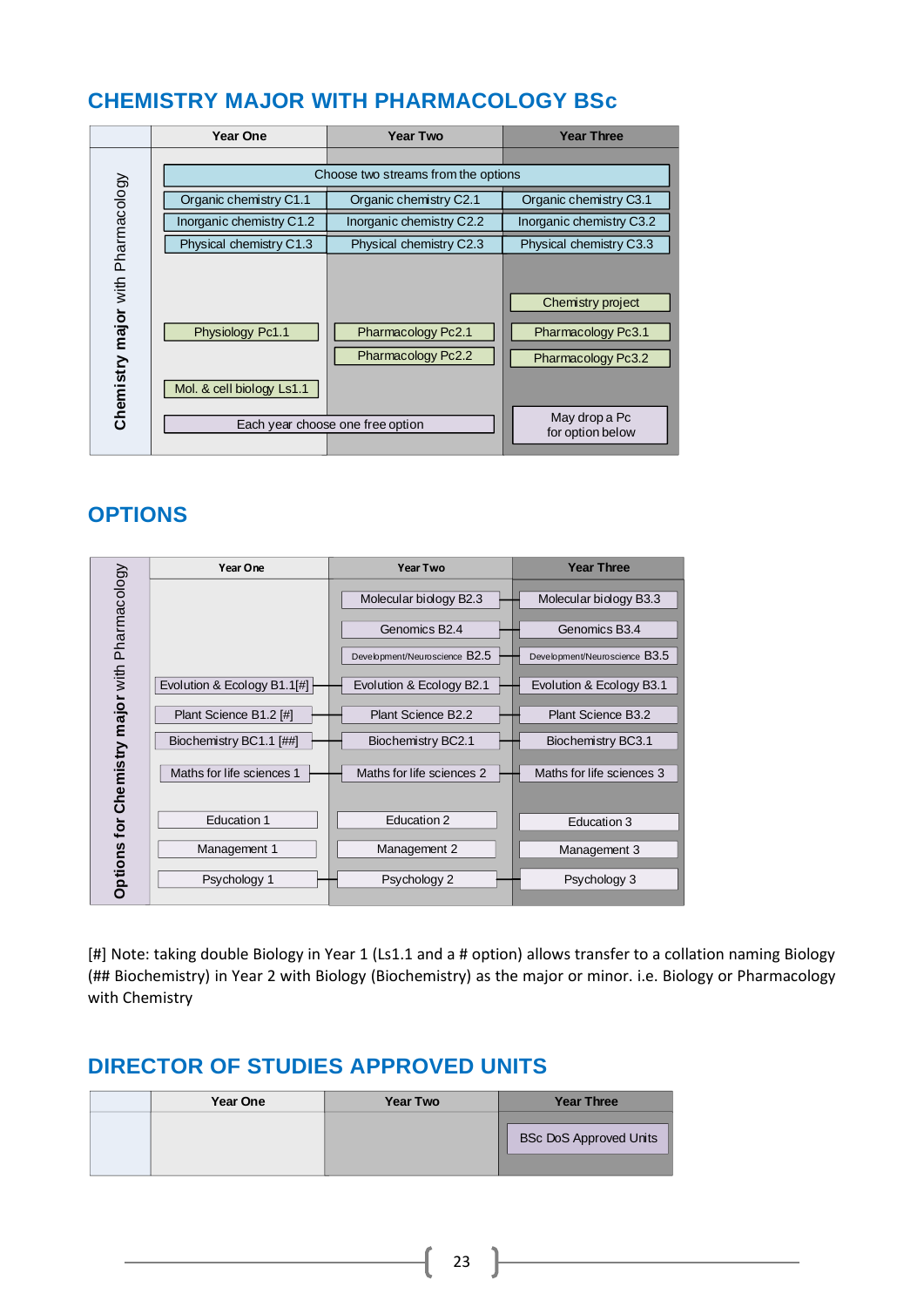### <span id="page-24-0"></span>**CHEMISTRY MAJOR WITH PHYSICS MSci**

|                              | <b>Year One</b>                             | <b>Year Two</b>          | <b>Year Three</b>         | <b>Final Year</b>                                    |  |
|------------------------------|---------------------------------------------|--------------------------|---------------------------|------------------------------------------------------|--|
|                              | Choose two ongoing streams from the options |                          |                           |                                                      |  |
|                              | Organic chemistry C1.1                      | Organic chemistry C2.1   | Organic chemistry C3.1    | Organic chemistry C4.1                               |  |
|                              | Inorganic chemistry C1.2                    | Inorganic chemistry C2.2 | Inorganic chemistry C3.2  | Inorganic chemistry C4.2                             |  |
|                              | Physical chemistry C1.3                     | Physical chemistry C2.3  | Physical chemistry C3.3   | Physical chemistry C4.3                              |  |
|                              |                                             |                          |                           | Chemistry project C4.5                               |  |
|                              |                                             |                          |                           | <b>or</b>                                            |  |
| Chemistry major with Physics |                                             |                          |                           | Chem project C4.4<br>$(24 \text{ cr})$ and drop P4.2 |  |
|                              |                                             | Mandatory                |                           |                                                      |  |
|                              |                                             |                          | Laboratory chemistry C3.4 |                                                      |  |
|                              | Physics P1.1                                | Physics P2.1             | Physics P3.1              | Physics P4.1                                         |  |
|                              | Physics P1.2                                | Physics P2.2             | Physics P3.2              | Physics P4.2                                         |  |
|                              | Maths for physics M1.1                      | Maths for physics M2.1   |                           |                                                      |  |

### <span id="page-24-1"></span>**CHEMISTRY MAJOR WITH PHYSICS BSc**

|                              | <b>Year One</b>          | <b>Year Two</b>                     | <b>Year Three</b>                                                |
|------------------------------|--------------------------|-------------------------------------|------------------------------------------------------------------|
|                              |                          |                                     |                                                                  |
|                              |                          | Choose two streams from the options |                                                                  |
|                              | Organic chemistry C1.1   | Organic chemistry C2.1              | Organic chemistry C3.1                                           |
|                              | Inorganic chemistry C1.2 | Inorganic chemistry C2.2            | Inorganic chemistry C3.2                                         |
|                              | Physical chemistry C1.3  | Physical chemistry C2.3             | Physical chemistry C3.3                                          |
|                              |                          | Mandatory                           |                                                                  |
| Chemistry major with Physics |                          |                                     | Chemistry project                                                |
|                              | Physics P1.1             | Physics P2.1                        | Physics P3.1                                                     |
|                              | Physics P1.2             | Physics P2.2                        | Physics P3.2                                                     |
|                              | Maths for physics M1.1   | Maths for physics M2.1              | May drop one block physics<br>and take<br>Maths for physics M3.1 |

### **Options**

There are no optional streams on these courses. There are options in the later physics blocks.

### **DIRECTOR OF STUDIES APPROVED UNITS**

| <b>Year One</b> | Year Two | Year Three $F$ 1              | <b>Final Year</b>       |
|-----------------|----------|-------------------------------|-------------------------|
|                 |          | NB.<br>BSc DoS Approved Units | MSci DoS Approved Units |

[€] Not available on the MSci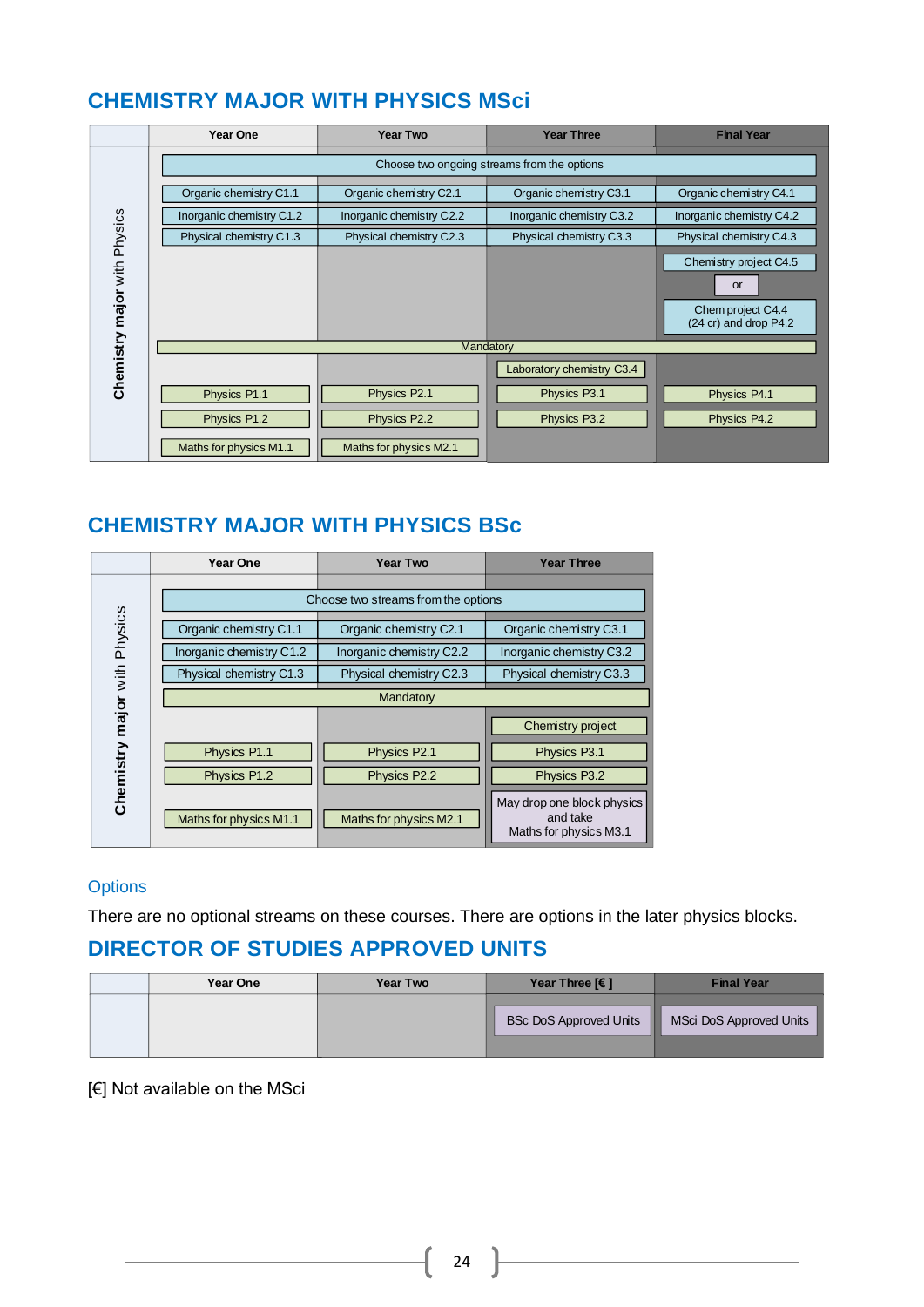# **PHYSICS**

## <span id="page-25-0"></span>**PHYSICS MAJOR WITH BIOLOGY MSci**

<span id="page-25-1"></span>

|               | Year One                  | <b>Year Two</b>               | <b>Year Three</b>                                              | <b>Final Year</b>             |
|---------------|---------------------------|-------------------------------|----------------------------------------------------------------|-------------------------------|
|               |                           |                               | Mandatory                                                      |                               |
|               | Physics P1.1              | Physics P2.1                  | Physics P3.1                                                   | Physics P4.1                  |
|               | Physics P1.2              | Physics P2.2                  | Physics P3.2                                                   | Physics P4.2                  |
|               |                           |                               | Physics P3.3                                                   | Physics project P4.3          |
| Physics major | Maths for physics M1.1    | Maths for physics M2.1        |                                                                |                               |
| with Biology  | Cell & mol. biology Ls1.1 |                               | Each year choose two biology streams subject to pre-requisites |                               |
|               |                           | Molecular biology B2.3        | Molecular biology B3.3                                         | Molecular biology B4.3        |
|               |                           | Genomics B <sub>2.4</sub>     | Genomics B3.4                                                  | Genomics B4.4                 |
|               |                           | Development/Neuroscience B2.5 | Development/Neuroscience B3.5                                  | Development/Neuroscience B4.5 |
|               | Choose one                |                               |                                                                |                               |
|               | Evolution & Ecology B1.1  | Evolution & Ecology B2.1      | Evolution & Ecology B3.1                                       | Evolution & Ecology B4.1      |
|               | Plant Science B1.2        | Plant Science B2.2            | Plant Science B3.2                                             | Plant Science B4.2            |

### **PHYSICS MAJOR WITH BIOLOGY BSc**



**Options:** There are no optional streams in these choices.

### **DIRECTOR OF STUDIES APPROVED UNITS**

| <b>Year One</b> | Year Two | Year Three [€]                | Final Year              |
|-----------------|----------|-------------------------------|-------------------------|
|                 |          | <b>BSc DoS Approved Units</b> | MSci DoS Approved Units |

[€] Not available on the MSci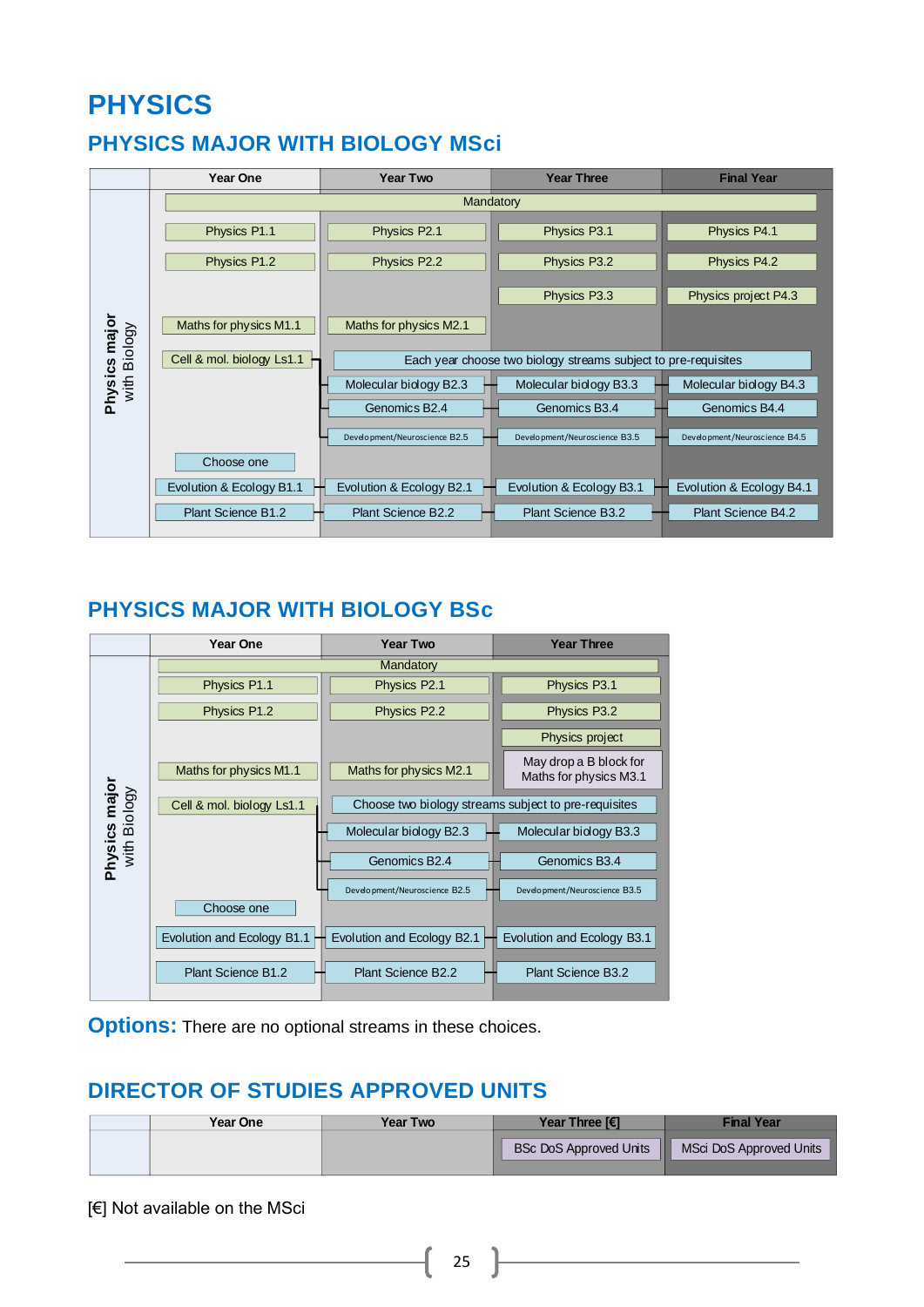### <span id="page-26-0"></span>**PHYSICS MAJOR WITH CHEMISTRY MSci**

|                                        | Year One                            | Year Two                 | <b>Year Three</b>        | <b>Final Year</b>        |  |  |
|----------------------------------------|-------------------------------------|--------------------------|--------------------------|--------------------------|--|--|
|                                        |                                     | Mandatory                |                          |                          |  |  |
|                                        | Physics P1.1                        | Physics P2.1             | Physics P3.1             | Physics P4.1             |  |  |
|                                        | Physics P1.2                        | Physics P2.2             | Physics P3.2             | Physics P4.2             |  |  |
|                                        |                                     |                          | Physics P3.3             | Physics project P4.3     |  |  |
| <b>Physics Major</b><br>with Chemistry | Maths for physics M1.1              | Maths for physics M2.1   |                          |                          |  |  |
|                                        | Choose two streams from the options |                          |                          |                          |  |  |
|                                        | Organic chemistry C1.1              | Organic chemistry C2.1   | Organic chemistry C3.1   | Organic chemistry C4.1   |  |  |
|                                        |                                     |                          |                          |                          |  |  |
|                                        | Inorganic chemistry C1.2            | Inorganic chemistry C2.2 | Inorganic chemistry C3.2 | Inorganic chemistry C4.2 |  |  |
|                                        | Physical chemistry C1.3             | Physical chemistry C2.3  | Physical chemistry C3.3  | Physical chemistry C4.3  |  |  |
|                                        |                                     |                          |                          |                          |  |  |

### <span id="page-26-1"></span>**PHYSICS MAJOR WITH CHEMISTRY BSc**

|                                 | Year One                            | <b>Year Two</b>          | <b>Year Three</b>                                                  |
|---------------------------------|-------------------------------------|--------------------------|--------------------------------------------------------------------|
|                                 |                                     | Mandatory                |                                                                    |
|                                 | Physics P1.1                        | Physics P2.1             | Physics P3.1                                                       |
|                                 | Physics P1.2                        | Physics P2.2             | Physics P3.2                                                       |
|                                 |                                     |                          | Physics project                                                    |
| Physics Major<br>with Chemistry | Maths for physics M1.1              | Maths for physics M2.1   | May drop one block<br>chemistry and take<br>Maths for physics M3.1 |
|                                 | Choose two streams from the options |                          |                                                                    |
|                                 | Organic chemistry C1.1              | Organic chemistry C2.1   | Organic chemistry C3.1                                             |
|                                 | Inorganic chemistry C1.2            | Inorganic chemistry C2.2 | Inorganic chemistry C3.2                                           |
|                                 | Physical chemistry C1.3             | Physical chemistry C2.3  | Physical chemistry C3.3                                            |

### **OPTIONS**

There are no optional streams in these choices.

### **DIRECTOR OF STUDIES APPROVED UNITS**

| <b>Year One</b> | <b>Year Two</b> | Year Three $F$                     | <b>Final Year</b>       |
|-----------------|-----------------|------------------------------------|-------------------------|
|                 |                 | <b>BSc DoS Approved Units</b><br>ш | MSci DoS Approved Units |

[€] Not available on the MSci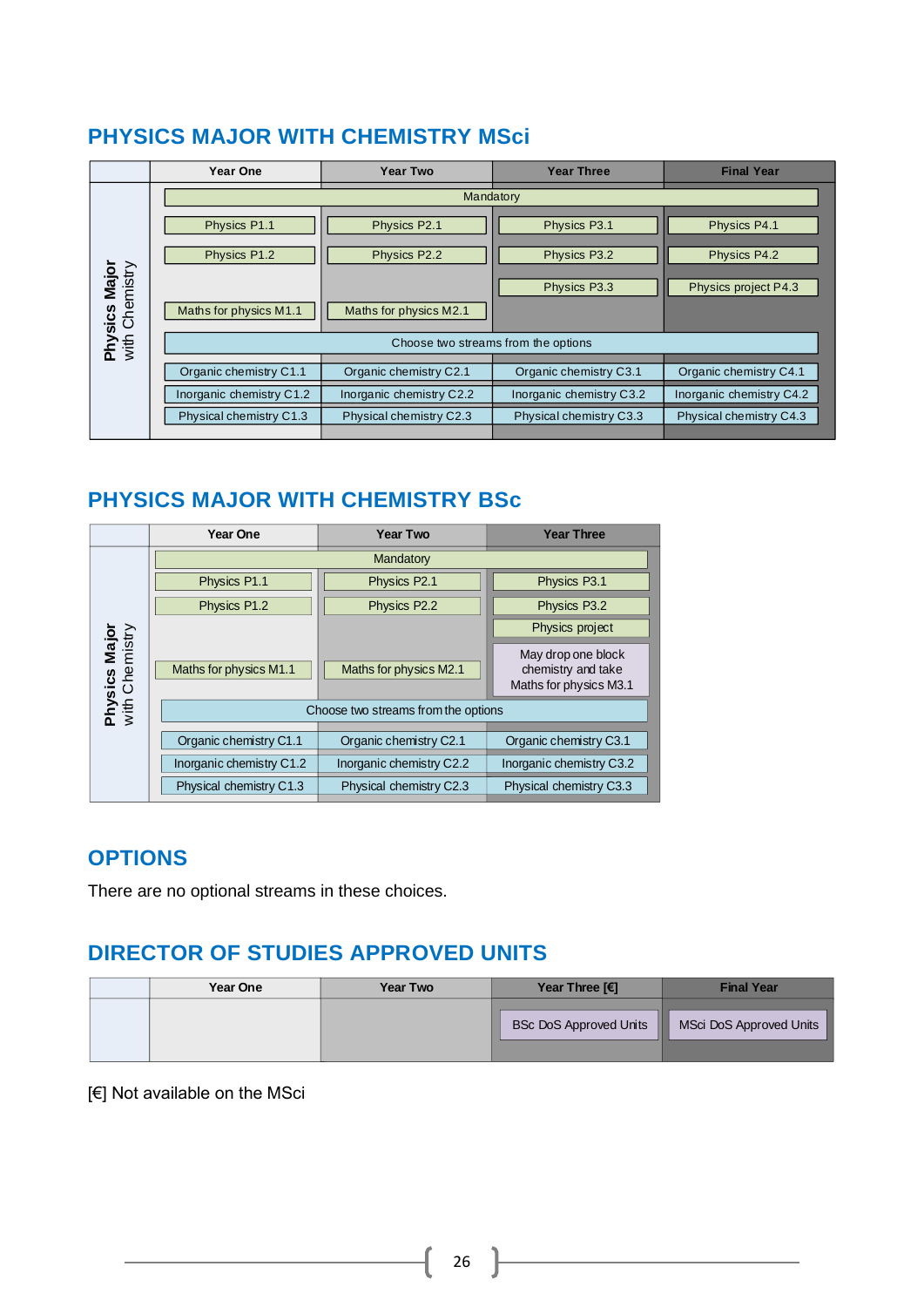### <span id="page-27-0"></span>**PHYSICS MAJOR WITH ENVIRONMENTAL SCIENCE BSc**

Note: This collation can be transferred to after the first year in the collations of Chemistry with Physics or Physics with Chemistry.

|                                    | Year One                 | <b>Year Two</b>           | <b>Year Three</b>        |
|------------------------------------|--------------------------|---------------------------|--------------------------|
|                                    |                          | Mandatory                 |                          |
|                                    | Physics P1.1             | Physics P2.1              | Physics P3.1             |
|                                    | Physics P1.2             | Physics P2.2              | Physics P3.2             |
|                                    | Maths for physics M1.1   | Maths for physics M2.1    | Physics project          |
|                                    |                          | <b>Environment Env2.1</b> | <b>Environment Env3</b>  |
| Physics with Environmental Science |                          |                           |                          |
|                                    | Choose two streams       | Continue one stream       | May drop some units from |
|                                    | Organic chemistry C1.1   | Organic chemistry C2.1    | Env3 to take Chemistry   |
|                                    | Inorganic chemistry C1.2 | Inorganic chemistry C2.2  | units                    |
|                                    | Physical chemistry C1.3  | Physical chemistry C2.3   |                          |
|                                    |                          |                           |                          |

You may transfer from this collation to Chemistry with Physics or Physics with Chemistry in year 2.

| Year One | <b>Year Two</b> | <b>Year Three</b>             |
|----------|-----------------|-------------------------------|
|          |                 | <b>BSc DoS Approved Units</b> |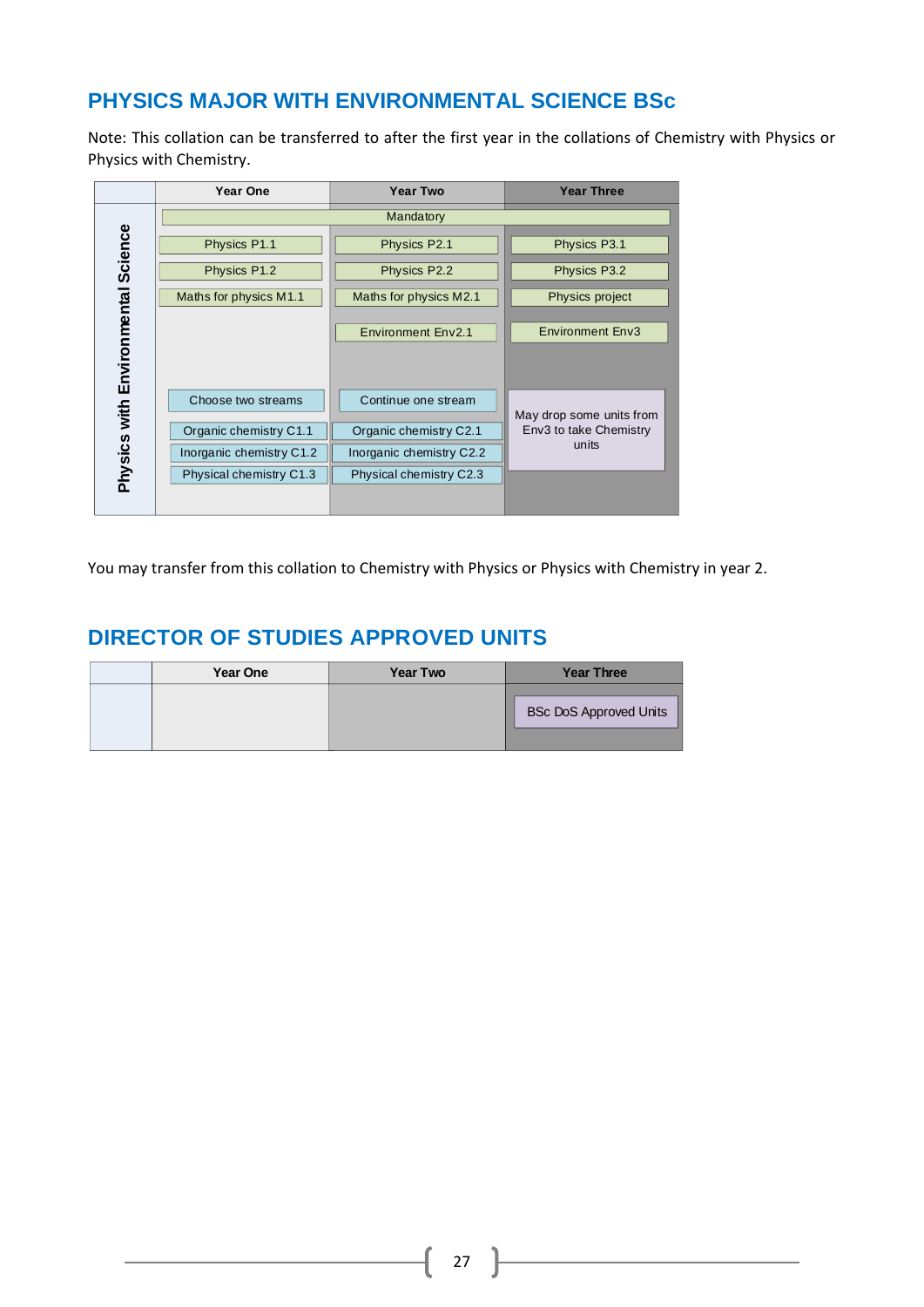# **ENVIRONMENTAL SCIENCE**

Note: The first three collations combine Environmental Science, Chemistry and a Life Science. They all allow you to move to a collation with Chemistry as the major or minor in the second year.

### <span id="page-28-0"></span>**ENVIRONMENTAL SCIENCE MAJOR WITH BIOCHEMISTRY BSc**



### **Options**

|                       | <b>Year One</b>           | <b>Year Two</b>           | <b>Year Three</b>         |
|-----------------------|---------------------------|---------------------------|---------------------------|
|                       | Physiology Pc1.1[@]       | Pharmaeology [@]          |                           |
| Environmenta<br>istry |                           | Organic chemistry C2.1    | Organic chemistry C3.1    |
|                       |                           | Inorganic chemistry C2.2  | Inorganic chemistry C3.2  |
| cience<br>ioch        |                           | Physical chemistry C2.3   | Physical chemistry C3.3   |
| മ                     | Maths for life sciences 1 | Maths for life sciences 2 | Maths for life sciences 3 |
| Choices<br>with       | Education 1               | Education 2               | Education 3               |
|                       | Management 1              | Management 2              | Management 3              |
|                       | Psychology 1              | Psychology 2              | Psychology 3              |

[@] You may take single or double pharmacology in year 2 by transferring to a collation with pharmacology as a major or minor. Pharmacology is a forbidden combination with Environmental Studies.

You may move to a collation with a Chemistry major/minor and Biochemistry or Environmental Science in year 2.

| Year One | <b>Year Two</b> | <b>Year Three</b>      |
|----------|-----------------|------------------------|
|          |                 | BSc DoS Approved Units |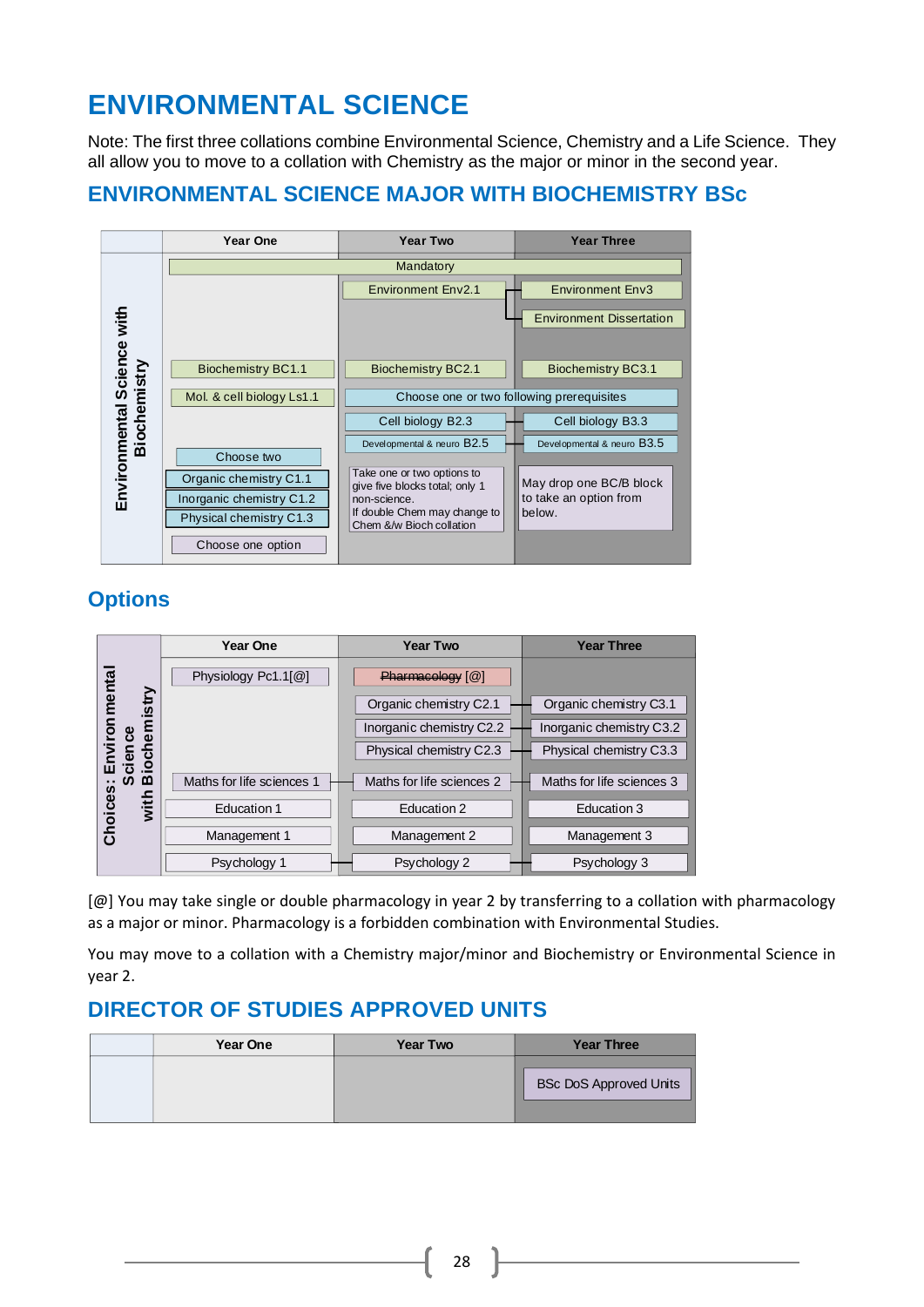### <span id="page-29-0"></span>**ENVIRONMENTAL SCIENCE MAJOR WITH BIOLOGY BSc**



### **OPTIONS**

|                         | Year One                  | <b>Year Two</b>           | <b>Year Three</b>         |
|-------------------------|---------------------------|---------------------------|---------------------------|
|                         | Physiology Pc1.1[@]       | $Pharmaeoleqv$ [ $@$ ]    |                           |
| ron mental<br>1 Biology |                           | Organic chemistry C2.1    | Organic chemistry C3.1    |
|                         |                           | Inorganic chemistry C2.2  | Inorganic chemistry C3.2  |
| Envir<br>e with         |                           | Physical chemistry C2.3   | Physical chemistry C3.3   |
| <b>Science</b>          | Maths for life sciences 1 | Maths for life sciences 2 | Maths for life sciences 3 |
|                         | Education 1               | Education 2               | Education 3               |
| Choices:                | Management 1              | Management 2              | Management 3              |
|                         | Psychology 1              | Psychology 2              | Psychology 3              |

[@] You may take single or double pharmacology in year 2 by transferring to a collation with pharmacology as a major or minor. Pharmacology is a forbidden combination with Environmental Studies

You may move to a collation with a Chemistry major/minor and Biology or Environmental Science in year 2.

| <b>Year One</b> | <b>Year Two</b> | <b>Year Three</b>             |
|-----------------|-----------------|-------------------------------|
|                 |                 | <b>BSc DoS Approved Units</b> |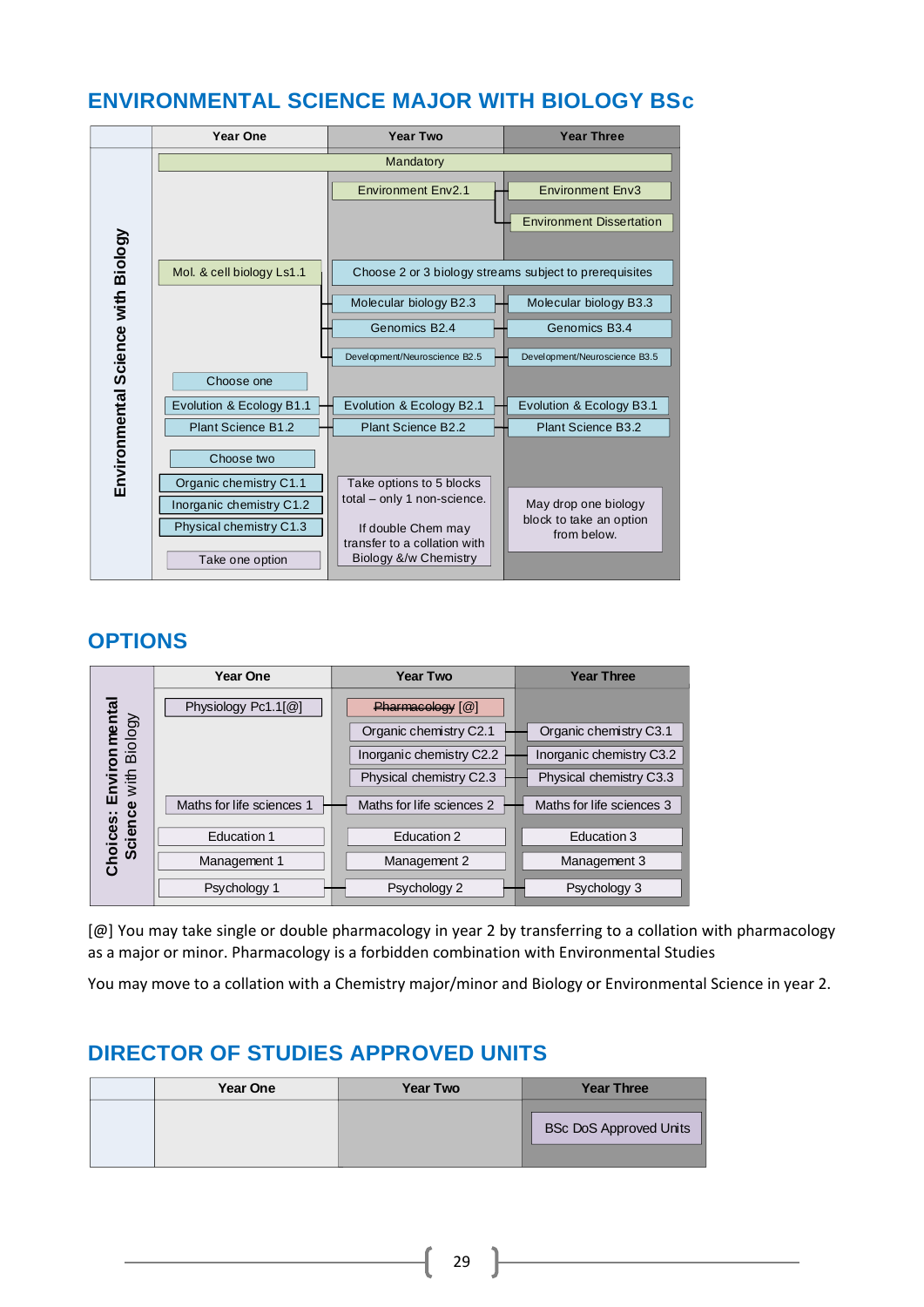### <span id="page-30-0"></span>**ENVIRONMENTAL SCIENCE MAJOR WITH CHEMISTRY BSc**

|                                      | Year One                                                                                                         | <b>Year Two</b>                            | <b>Year Three</b>                                          |
|--------------------------------------|------------------------------------------------------------------------------------------------------------------|--------------------------------------------|------------------------------------------------------------|
|                                      |                                                                                                                  | Mandatory                                  |                                                            |
| Environmental Science with Chemistry | Mol. & Cell biology Ls1.1                                                                                        | <b>Environment Env2.1</b>                  | <b>Environment Env3</b><br><b>Environment Dissertation</b> |
|                                      | Choose 2 streams from the options                                                                                |                                            |                                                            |
|                                      | Organic chemistry C1.1                                                                                           | Organic chemistry C2.1                     | Organic chemistry C3.1                                     |
|                                      | Inorganic chemistry C1.2                                                                                         | Inorganic chemistry C2.2                   | Inorganic chemistry C3.2                                   |
|                                      | Physical chemistry C1.3                                                                                          | Physical chemistry C2.3                    | Physical chemistry C3.3                                    |
|                                      | Choose 1 or 2 options for<br>Year 1 to pair with Ls1.1<br>Choose 1 or 0 options to<br>take number of blocks to 5 | Take 2 options following<br>pre-requisites | May drop one chemistry to<br>take option below             |

### **OPTIONS**

Colour of choice boxes indicate available options.

|                            | <b>Year One</b>             | <b>Year Two</b>               | <b>Year Three</b>             |
|----------------------------|-----------------------------|-------------------------------|-------------------------------|
| Science                    | Physiology Pc1.1[@]         | $Pharmaeoleqv$ [ $@$ ]        |                               |
|                            |                             | Molecular biology B2.3        | Molecular biology B3.3        |
|                            |                             | Genomics B <sub>2.4</sub>     | Genomics B3.4                 |
| nviron mental<br>Chemistry |                             | Development/Neuroscience B2.5 | Development/Neuroscience B3.5 |
|                            | Evolution & Ecology B1.1[#] | Evolution & Ecology B2.1      | Evolution & Ecology B3.1      |
|                            | Plant Science B1.2 [#]      | <b>Plant Science B2.2</b>     | <b>Plant Science B3.2</b>     |
| with                       | Biochemistry BC1.1 [#]      | Biochemistry BC2.1            | Biochemistry BC3.1            |
| 靣<br>Choices:              | Maths for life sciences 1   | Maths for life sciences 2     | Maths for life sciences 2     |
|                            | <b>Education 1</b>          | Education 2                   | Education 2                   |
|                            | Management 1                | Management 2                  | Management 2                  |
|                            | Psychology 1                | Psychology 2                  | Psychology 2                  |

**Note**: You cannot take B1.1 or B1.2 with BC1.1. You cannot take both BC2.1 and B2.4 in Year 2.

[@]You may swap to collation with Pharmacology as major or minor in second year. Pharmacology is a forbidden combination with Environmental Studies

[#] Note: taking double Biology in Year 1 (Ls1.1 and a # option) allows transfer to a collation naming Biology in Year 2 with Biology as the major or minor. i.e. Biology or Pharmacology with Chemistry

| <b>Year One</b> | <b>Year Two</b> | <b>Year Three</b>             |
|-----------------|-----------------|-------------------------------|
|                 |                 | <b>BSc DoS Approved Units</b> |
|                 |                 |                               |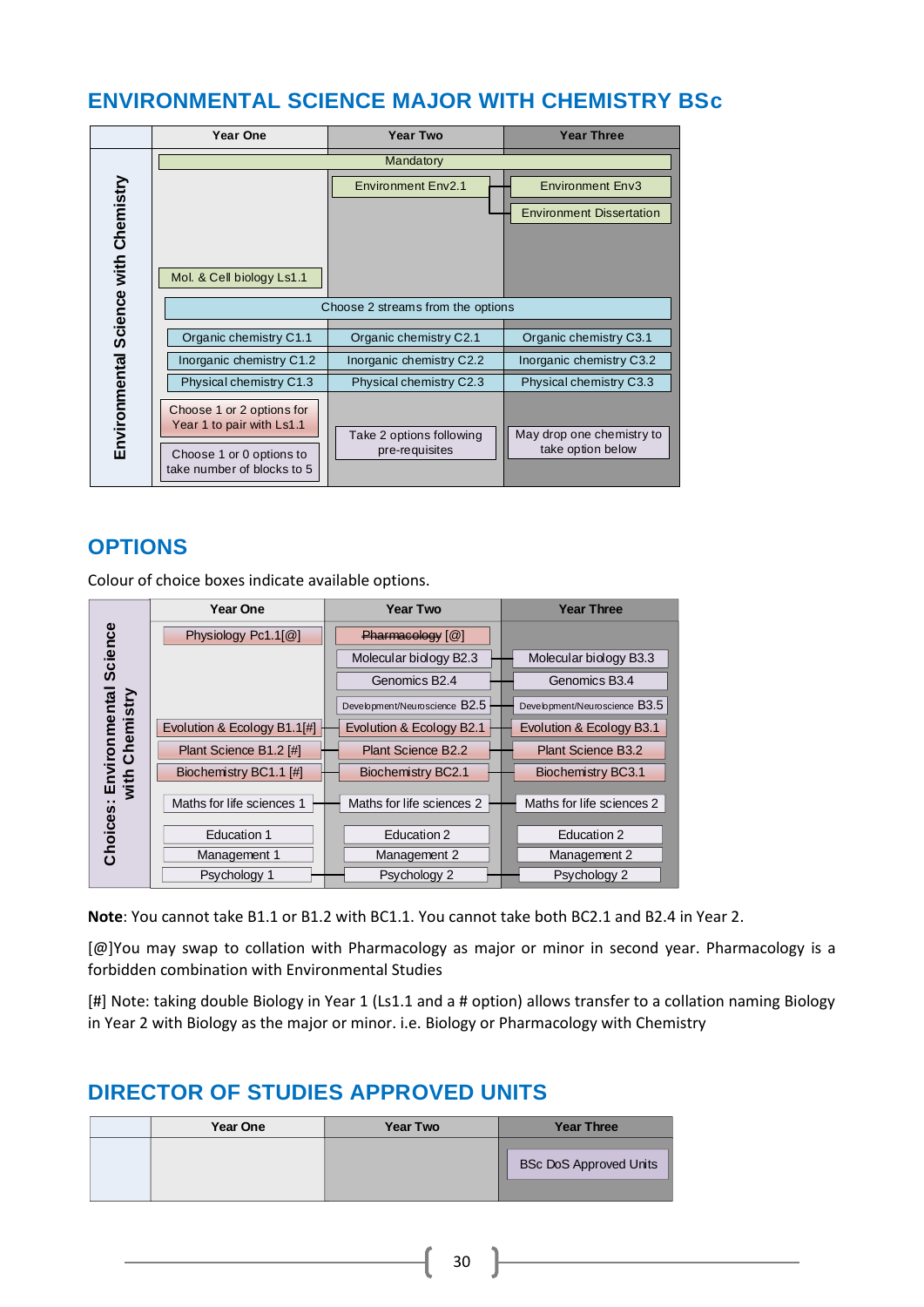### <span id="page-31-0"></span>**ENVIRONMENTAL SCIENCE MAJOR WITH PHYSICS BSc**

Note: This collation can be transferred to after the first year in the collations of Chemistry with Physics or Physics with Chemistry.

|                                    | Year One                 | <b>Year Two</b>           | <b>Year Three</b>                                        |
|------------------------------------|--------------------------|---------------------------|----------------------------------------------------------|
|                                    |                          | Mandatory                 |                                                          |
|                                    |                          | <b>Environment Env2.1</b> | <b>Environment Env3</b>                                  |
|                                    |                          |                           | <b>Environment Dissertation</b>                          |
|                                    |                          |                           |                                                          |
|                                    | Physics P1.1             | Physics P2.1              | Physics P3.1                                             |
|                                    | Physics P1.2             | Physics P2.2              | Physics P3.2                                             |
|                                    |                          |                           |                                                          |
|                                    | Maths for physics M1.1   | Maths for physics M2.1    |                                                          |
| Environmental Science with Physics | Choose two streams       | Continue one stream       |                                                          |
|                                    | Organic chemistry C1.1   | Organic chemistry C2.1    |                                                          |
|                                    | Inorganic chemistry C1.2 | Inorganic chemistry C2.2  | May drop one block physics<br>to take continue chemistry |
|                                    | Physical chemistry C1.3  | Physical chemistry C2.3   |                                                          |
|                                    |                          |                           |                                                          |

You may transfer from this collation to Chemistry with Physics or Physics with Chemistry in year 2.

| <b>Year One</b> | <b>Year Two</b> | <b>Year Three</b>             |
|-----------------|-----------------|-------------------------------|
|                 |                 | <b>BSc DoS Approved Units</b> |
|                 |                 |                               |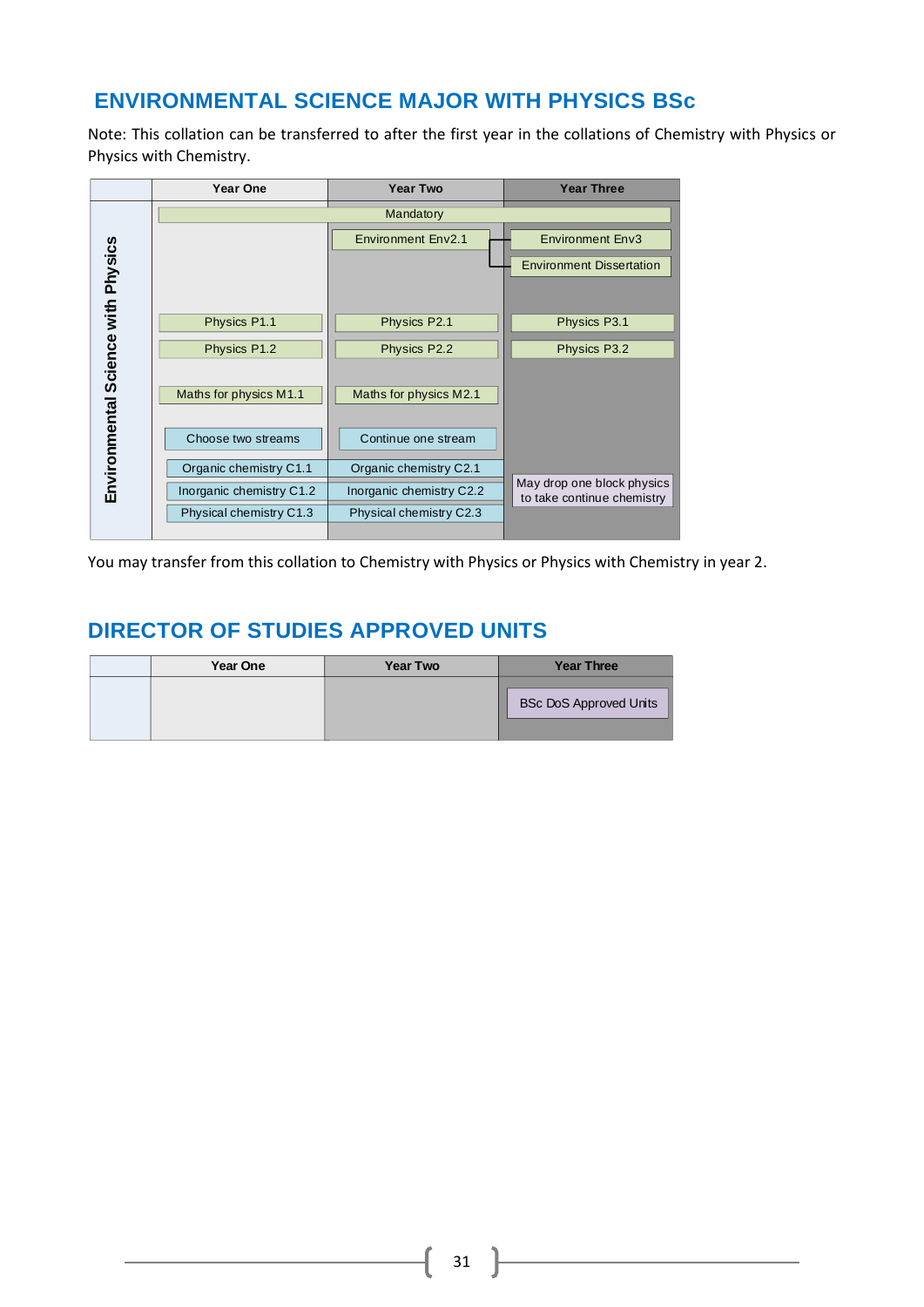# **PHARMACOLOGY**

### <span id="page-32-0"></span>**PHARMACOLOGY MAJOR WITH BIOCHEMISTRY BSc**



### **OPTIONS**

|                                               | <b>Year One</b>             | <b>Year Two</b>           | <b>Year Three</b>         |
|-----------------------------------------------|-----------------------------|---------------------------|---------------------------|
|                                               | Organic chemistry C1.1 [*]  | Organic chemistry C2.1    | Organic chemistry C3.1    |
|                                               | Inorganic chemistry C1.2[*] | Inorganic chemistry C2.2  | Inorganic chemistry C3.2  |
|                                               | Physical chemistry C1.3 [*] | Physical chemistry C2.3   | Physical chemistry C3.3   |
| acology Major<br>biochemistry<br><b>Moops</b> | Maths for life sciences 1   | Maths for life sciences 2 | Maths for life sciences 3 |
| with                                          | Education 1                 | Education 2               | Education 3               |
| nai                                           | Management 1                | Management 2              | Management 3              |
|                                               | Psychology 1                | Psychology 2              | Psychology 3              |

[\*] Note: taking double chemistry in Year 1 allows transfer to a collation naming Chemistry in Year 2 with chemistry as the major or minor. i.e. Biochemistry or Pharmacology with Chemistry.

|  | Year One | <b>Year Two</b> | <b>Year Three</b>             |
|--|----------|-----------------|-------------------------------|
|  |          |                 | <b>BSc DoS Approved Units</b> |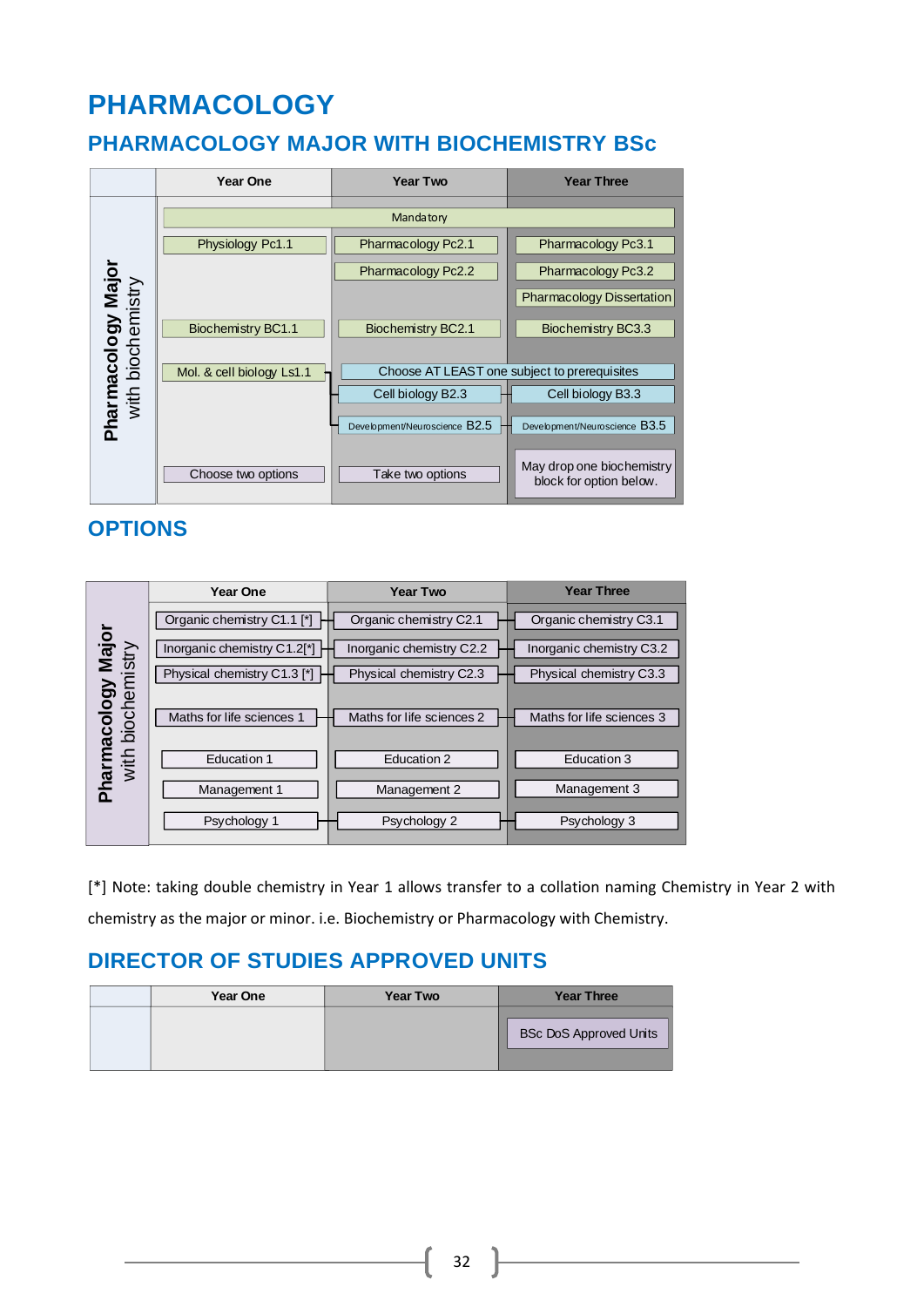### <span id="page-33-0"></span>**PHARMACOLOGY MAJOR WITH BIOLOGY BSc**



### **OPTIONS**

|                                 | <b>Year One</b>              | <b>Year Two</b>           | <b>Year Three</b>         |
|---------------------------------|------------------------------|---------------------------|---------------------------|
| Pharmacology major with Biology |                              |                           |                           |
|                                 | Organic chemistry C1.1 [*]   | Organic chemistry C2.1    | Organic chemistry C3.1    |
|                                 |                              |                           |                           |
|                                 | Inorganic chemistry C1.2 [*] | Inorganic chemistry C2.2  | Inorganic chemistry C3.2  |
|                                 | Physical chemistry C1.3 [*]  | Physical chemistry C2.3   | Physical chemistry C3.3   |
|                                 |                              |                           |                           |
|                                 | Maths for life sciences 1    | Maths for life sciences 2 | Maths for life sciences 3 |
|                                 |                              |                           |                           |
|                                 | <b>Education 1</b>           | Education 2               | Education 3               |
| Choices:                        | Management 1                 | Management 2              | Management 3              |
|                                 | Psychology 1                 | Psychology 2              | Psychology 3              |
|                                 |                              |                           |                           |

[\*] Note: taking double chemistry in Year 1 allows transfer to a collation naming Chemistry in Year 2 with chemistry as the major or minor. i.e. Biology or Pharmacology with Chemistry

| <b>Year One</b> | <b>Year Two</b> | <b>Year Three</b>             |
|-----------------|-----------------|-------------------------------|
|                 |                 | <b>BSc DoS Approved Units</b> |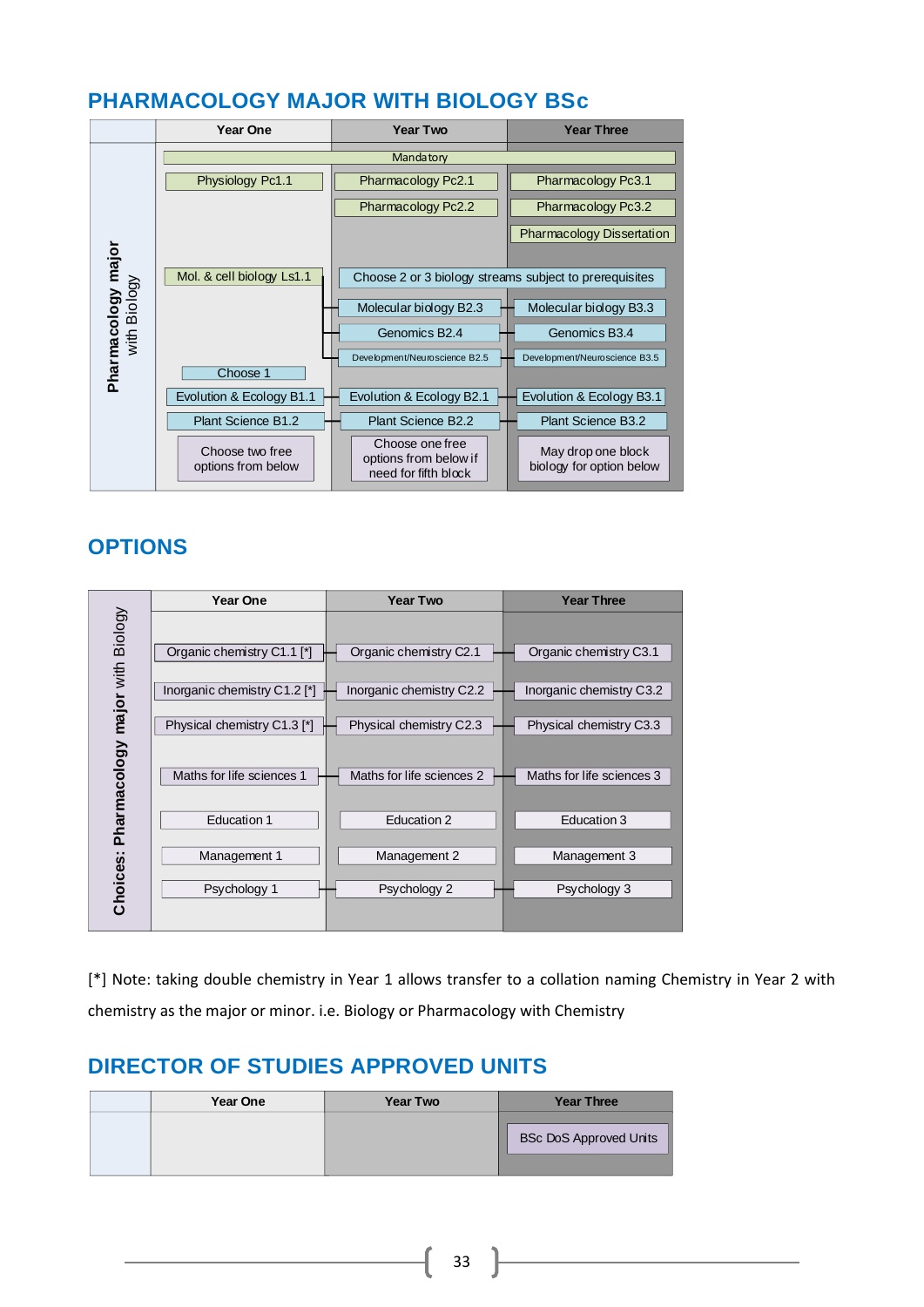### <span id="page-34-0"></span>**PHARMACOLOGY MAJOR WITH CHEMISTRY BSc**

|                                   | <b>Year One</b>                               | <b>Year Two</b>          | <b>Year Three</b>                          |
|-----------------------------------|-----------------------------------------------|--------------------------|--------------------------------------------|
|                                   | Mandatory                                     |                          |                                            |
|                                   | Physiology Pc1.1                              | Pharmacology Pc2.1       | Pharmacology Pc3.1                         |
|                                   |                                               | Pharmacology Pc2.2       | Pharmacology Pc3.2                         |
|                                   |                                               |                          | <b>Pharmacology Dissertation</b>           |
| Pharmacology major with Chemistry | Mol. & cell biology Ls1.1                     |                          |                                            |
|                                   | Choose two streams from the chemistry options |                          |                                            |
|                                   | Organic chemistry C1.1                        | Organic chemistry C2.1   | Organic chemistry C3.1                     |
|                                   | Inorganic chemistry C1.2                      | Inorganic chemistry C2.2 | Inorganic chemistry C3.2                   |
|                                   | Physical chemistry C1.3                       | Physical chemistry C2.3  | Physical chemistry C3.3                    |
|                                   | Each year choose one free option              |                          | May drop one chemistry<br>for option below |

### **OPTIONS**

|                         | Year One                    | <b>Year Two</b>               | <b>Year Three</b>             |
|-------------------------|-----------------------------|-------------------------------|-------------------------------|
|                         |                             | Molecular biology B2.3        | Molecular biology B3.3        |
| Pharmacology major with |                             | Development/Neuroscience B2.5 | Development/Neuroscience B3.5 |
|                         | Evolution & Ecology B1.1[#] | Evolution and Ecology B2.1    | Evolution and Ecology B3.1    |
|                         | Plant Science B1.2 [#]      | Plant Science B2.2            | Plant Science B3.2            |
|                         | Biochemistry BC1.1 [#]      | Biochemistry BC2.1            | Biochemistry BC3.1            |
| Chemistry               |                             |                               |                               |
|                         | Maths for life sciences 1   | Maths for life sciences 2     | Maths for life sciences 3     |
| tor                     | <b>Education 1</b>          | Education 2                   | Education 3                   |
| Options                 | Management 1                | Management 2                  | Management 3                  |
|                         | Psychology 1                | Psychology 2                  | Psychology 3                  |

[#] Note: taking double Biology in Year 1 (Ls1.1 and a # option) allows transfer to a collation naming Biology in Year 2 with Biology as the major or minor. i.e. Biology or Pharmacology with Chemistry

| Year One | <b>Year Two</b> | <b>Year Three</b>             |
|----------|-----------------|-------------------------------|
|          |                 | <b>BSc DoS Approved Units</b> |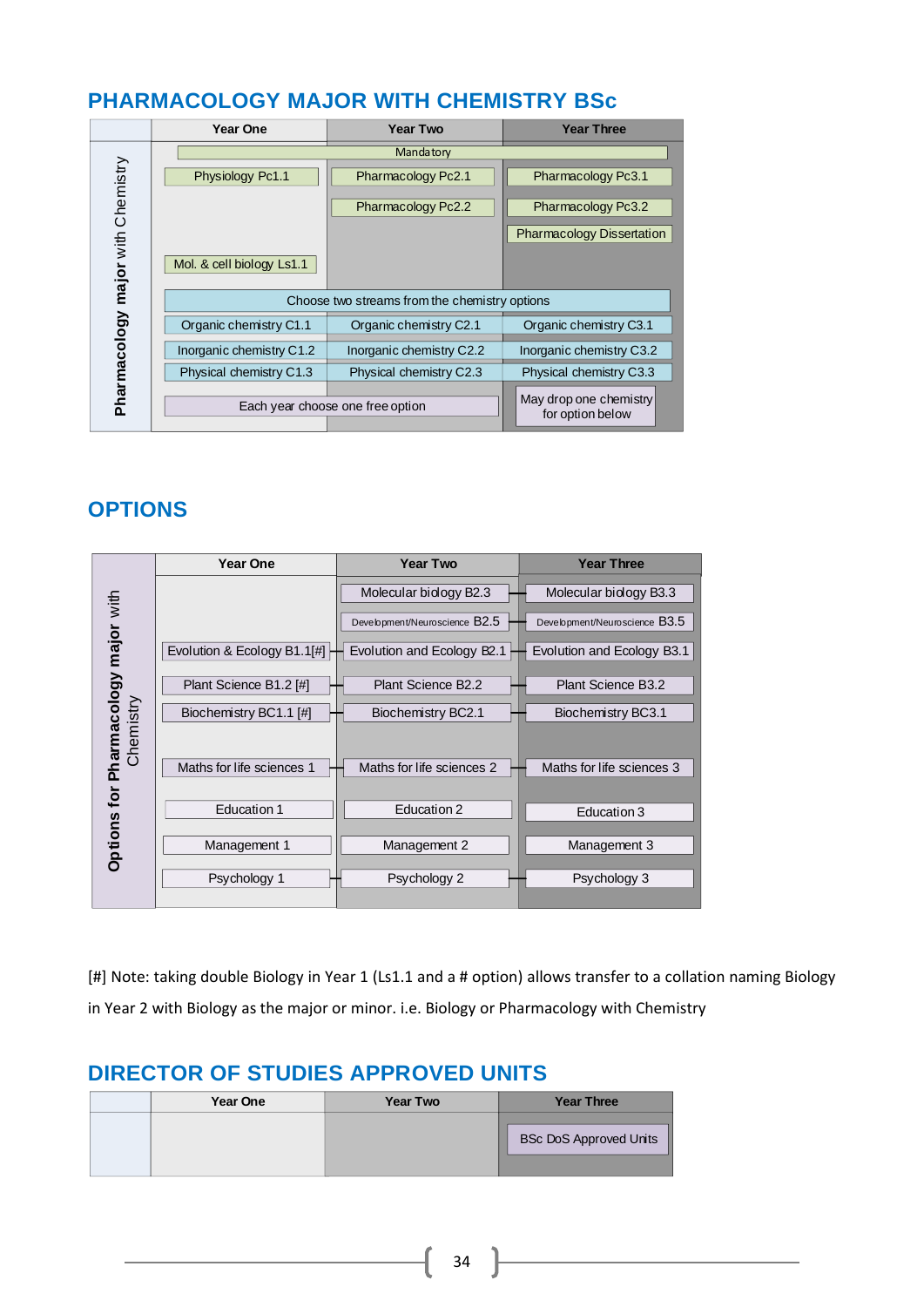# Examples of easy modifications

As shown above, in the final year of a BSc degree, a block of the minor science can be replaced with a block from the non-science options. Education or Management can always be selected for this block. Psychology can only be selected if it has already been studied in years 1 and 2.



(i) Drop BSc Final Year Minor: "*I have decided I want to be a teacher*"

|                                             | Year One                  | <b>Year Two</b>          | <b>Year Three</b>        |  |
|---------------------------------------------|---------------------------|--------------------------|--------------------------|--|
|                                             |                           |                          |                          |  |
|                                             | Two streams selected      |                          |                          |  |
|                                             | Organic chemistry C1.1    | Organic chemistry C2.1   | Organic chemistry C3.1   |  |
|                                             | Inorganic chemistry C1.2  | Inorganic chemistry C2.2 | Inorganic chemistry C3.2 |  |
|                                             | Mandatory                 |                          |                          |  |
| <b>Chemistry Major</b><br>with Biochemistry |                           |                          | Chemistry project        |  |
|                                             | <b>Biochemistry BC1.1</b> | Biochemistry BC2.1       | Biochemistry BC3.1       |  |
|                                             | Cell & mol. biology Ls1.1 | One subject selected     |                          |  |
|                                             |                           | Molecular biology B2.3   |                          |  |
|                                             | Maths for life sciences 1 | Education 2              | Education 3              |  |
|                                             |                           |                          |                          |  |

Education can replace either Biology or Biochemistry in the final year as they are both minor subjects – only in the BSc.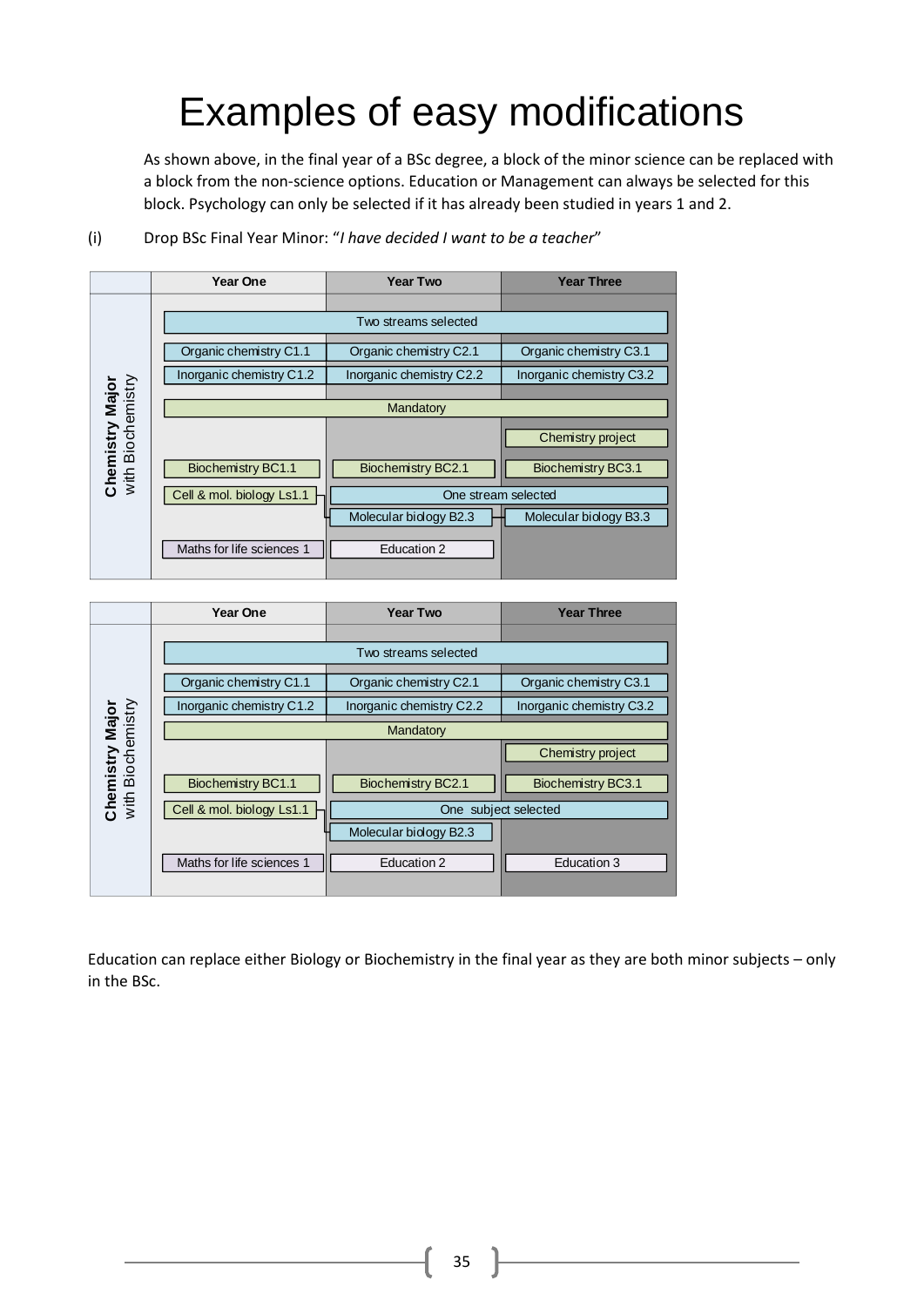#### (ii) Changing Major: "*I just love physics after all*"

This is quite a common dilemma for double-double choices, and it is a straightforward swap. You can change your declared major and minor when progressing to a new year of study. The courses below, with the same chemistry options selected, are identical in years 1 and 2

|                                 | Year One                 | <b>Year Two</b>          | <b>Year Three</b>        |
|---------------------------------|--------------------------|--------------------------|--------------------------|
|                                 |                          |                          |                          |
|                                 | Two streams chosen       |                          |                          |
| Chemistry major<br>with Physics | Inorganic chemistry C1.2 | Inorganic chemistry C2.2 | Inorganic chemistry C3.2 |
|                                 | Physical chemistry C1.3  | Physical chemistry C2.3  | Physical chemistry C3.3  |
|                                 | Mandatory                |                          |                          |
|                                 |                          |                          | Chemistry project        |
|                                 | Physics P1.1             | Physics P2.1             | Physics P3.1             |
|                                 | Physics P1.2             | Physics P2.2             | Physics P3.2             |
|                                 | Maths for physics M1.1   | Maths for physics M2.1   |                          |
|                                 |                          |                          |                          |



The first year choice below starting in the Biology with Chemistry collation gives the option to major in Biology, Chemistry or Pharmacology in year two. It also has six different combinations of biology blocks possible within double biology. So, after choosing the right five blocks for year two, you could now be on the collation of Pharmacology major with Biology, and with Chemistry as the supporting subject.

|                              | Year One                  | <b>Year Two</b>                                                                      |
|------------------------------|---------------------------|--------------------------------------------------------------------------------------|
| Biology major with Chemistry | Cell & mol. biology Ls1.1 | Genomics B <sub>2.4</sub><br>Molecular biology B2.3<br>Development/Neuroscience B2.5 |
|                              | Evolution & Ecology B1.1  | Evolution & Ecology B2.1                                                             |
|                              | Organic chemistry C1.1    | Organic chemistry C2.1                                                               |
|                              | Inorganic chemistry C1.2  | Inorganic chemistry C2.2                                                             |
|                              | Physiology Pc1.1          | Pharmacology Pc2.1<br>Pharmacology Pc2.2                                             |